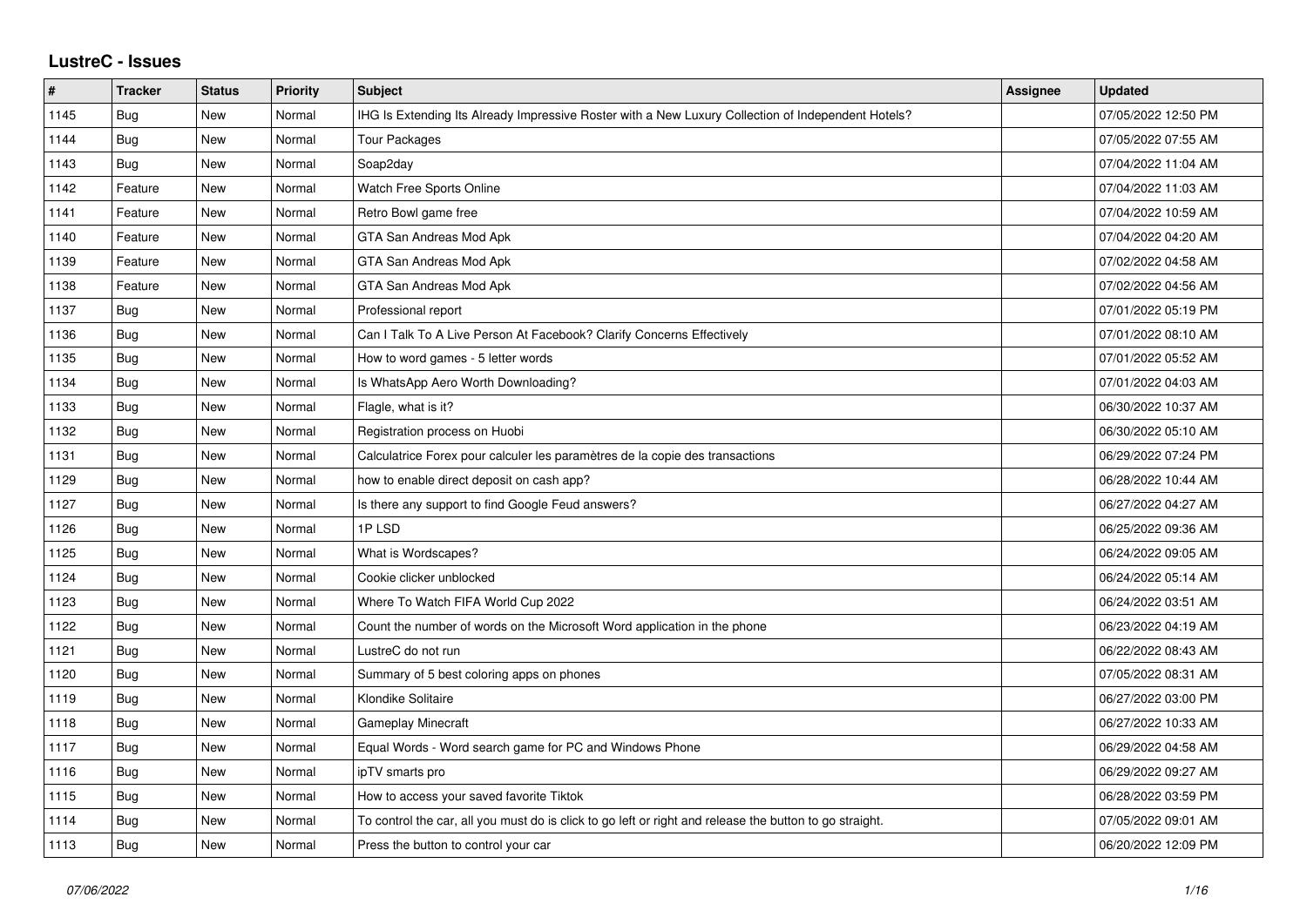| $\vert$ # | <b>Tracker</b> | <b>Status</b> | <b>Priority</b> | Subject                                                                                                                                                  | Assignee | <b>Updated</b>      |
|-----------|----------------|---------------|-----------------|----------------------------------------------------------------------------------------------------------------------------------------------------------|----------|---------------------|
| 1112      | <b>Bug</b>     | New           | Normal          | What Cash App Policy Says If Random Person Sent Me Money On Cash App?                                                                                    |          | 06/27/2022 02:39 AM |
| 1111      | Bug            | New           | Normal          | LOLBeans is a fun battle royale game where you race with other players while avoiding obstacles. Reach the end of<br>the course in competitive gameplay! |          | 07/04/2022 12:23 PM |
| 1108      | Bug            | New           | Normal          | Six Guns Mod Apk Answers Your Questions                                                                                                                  |          | 07/05/2022 03:27 AM |
| 1106      | Bug            | New           | Normal          | How Do I Get Cash App ++ Without Confronting Any Technical Glitches?                                                                                     |          | 06/25/2022 09:53 PM |
| 1105      | Bug            | New           | High            | What is Mahjong online?                                                                                                                                  |          | 06/28/2022 03:47 AM |
| 1104      | Bug            | New           | Normal          | Idle game fix bug                                                                                                                                        |          | 07/05/2022 11:42 AM |
| 1103      | Bug            | New           | Normal          | Idle game fix bug                                                                                                                                        |          | 06/25/2022 09:08 PM |
| 1102      | <b>Bug</b>     | New           | Normal          | Charlottesville Travel Guide?                                                                                                                            |          | 07/04/2022 12:20 PM |
| 1101      | <b>Bug</b>     | New           | Normal          | How to Delete Cash App History at once?                                                                                                                  |          | 06/27/2022 01:33 PM |
| 1099      | Feature        | New           | Normal          | Whatsapp Plus - A New Way Of Communicating                                                                                                               |          | 06/28/2022 07:57 AM |
| 1098      | <b>Bug</b>     | New           | Normal          | Life of a Fisherman                                                                                                                                      |          | 07/03/2022 10:56 PM |
| 1097      | Bug            | New           | Normal          | Race and experience new life.                                                                                                                            |          | 07/06/2022 06:19 AM |
| 1096      | <b>Bug</b>     | New           | Normal          | Race and experience new life.                                                                                                                            |          | 06/26/2022 06:07 PM |
| 1095      | Feature        | New           | High            | Want to Know the Best CV Makers in Dubai?                                                                                                                |          | 06/20/2022 06:29 AM |
| 1094      | Bug            | New           | Normal          | What time does direct deposit hit Cash App?                                                                                                              |          | 06/14/2022 03:27 PM |
| 1092      | <b>Bug</b>     | New           | Normal          | Ellison Estate Vineyard                                                                                                                                  |          | 06/20/2022 12:03 PM |
| 1091      | <b>Bug</b>     | New           | Normal          | Find family fun indoors and outdoors in the Jungfrau Region                                                                                              |          | 06/14/2022 09:33 AM |
| 1090      | <b>Bug</b>     | New           | Normal          | Pay Someone To Do My Assignment                                                                                                                          |          | 06/11/2022 03:15 PM |
| 1089      | <b>Bug</b>     | New           | Normal          | Pay Someone To Do My Assignment                                                                                                                          |          | 06/15/2022 04:44 AM |
| 1087      | Bug            | New           | Normal          | How do new writers start out?                                                                                                                            |          | 06/29/2022 10:43 AM |
| 1085      | Feature        | New           | Normal          | dcvghdcc asgdvgd dveduqwv ajdhvwd                                                                                                                        |          | 06/09/2022 03:46 PM |
| 1084      | Bug            | New           | Normal          | <b>Trippie Redd</b>                                                                                                                                      |          | 06/11/2022 09:05 AM |
| 1083      | <b>Bug</b>     | New           | Normal          | coin base review                                                                                                                                         |          | 06/11/2022 09:13 AM |
| 1082      | <b>Bug</b>     | New           | Normal          | Reset chime bank password without phone number                                                                                                           |          | 06/15/2022 11:56 AM |
| 1081      | Feature        | New           | Normal          | drift boss- the best driftitng game                                                                                                                      |          | 06/15/2022 05:56 AM |
| 1080      | <b>Bug</b>     | New           | Normal          | How to use Math Wallet   Nexo wallet   CoinTiger Exchange                                                                                                |          | 06/15/2022 11:56 AM |
| 1079      | Bug            | New           | Normal          | How to get cheap psychology assignment?                                                                                                                  |          | 06/15/2022 06:00 AM |
| 1078      | <b>Bug</b>     | New           | Normal          | What Bank Is Cash App On Plaid? Find Clarity And Assistance                                                                                              |          | 06/15/2022 11:56 AM |
| 1077      | Bug            | New           | Normal          | Les excellentes façons d'utiliser ces images                                                                                                             |          | 07/06/2022 05:06 AM |
| 1076      | Bug            | New           | Normal          | DedicatedHosting4u                                                                                                                                       |          | 06/11/2022 09:15 AM |
| 1075      | Feature        | New           | Low             | Enjoy Free Services Of Toomics Mod APK For Android                                                                                                       |          | 06/03/2022 10:00 AM |
| 1073      | Bug            | New           | Normal          | <b>Cricut Design Space</b>                                                                                                                               |          | 07/06/2022 08:54 AM |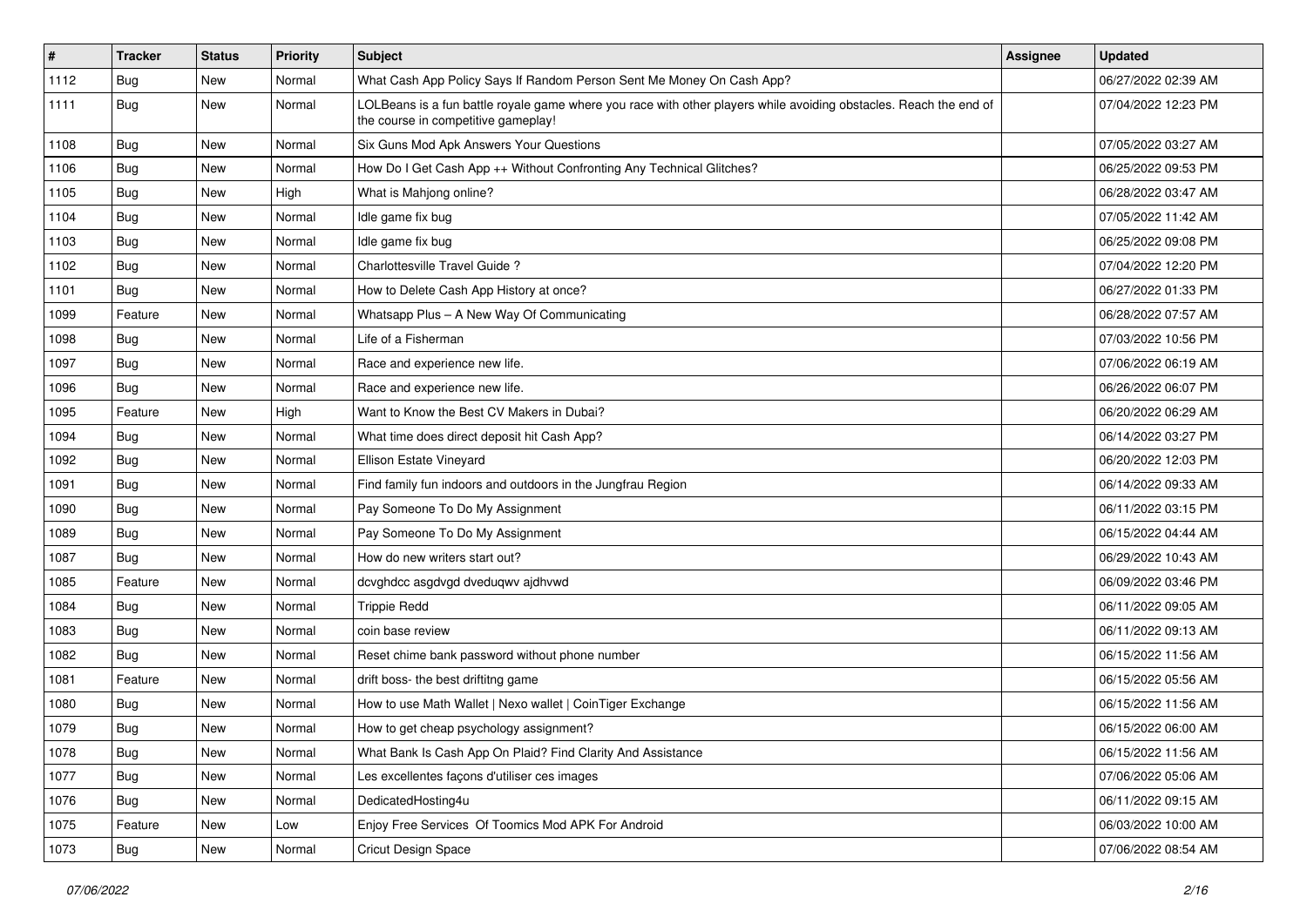| $\vert$ # | <b>Tracker</b> | <b>Status</b> | Priority | <b>Subject</b>                                                           | <b>Assignee</b> | <b>Updated</b>      |
|-----------|----------------|---------------|----------|--------------------------------------------------------------------------|-----------------|---------------------|
| 1072      | <b>Bug</b>     | New           | Normal   | ij.start canon                                                           |                 | 06/21/2022 06:56 PM |
| 1071      | <b>Bug</b>     | New           | Normal   | Cinema HD Review - Cinemahdy2.net                                        |                 | 06/21/2022 06:54 PM |
| 1070      | Feature        | New           | Normal   | <b>Tableau Consulting Expertise</b>                                      |                 | 06/09/2022 11:50 AM |
| 1069      | Bug            | New           | Normal   | how to get cash app support phone number 24*7 available                  |                 | 06/29/2022 05:37 PM |
| 1068      | Bug            | New           | Normal   | 123.hp.com/laserjet                                                      |                 | 05/31/2022 12:22 PM |
| 1067      | Bug            | New           | Normal   | Cricut.com/setup                                                         |                 | 05/31/2022 12:19 PM |
| 1066      | Feature        | New           | High     | Using the default Routerlogin.net web address for setup                  |                 | 05/31/2022 12:16 PM |
| 1065      | <b>Bug</b>     | New           | Normal   | The top foreign language training game in 2022                           |                 | 06/07/2022 04:05 AM |
| 1063      | <b>Bug</b>     | New           | Normal   | 123.hp.com/laserjet                                                      |                 | 05/28/2022 12:27 PM |
| 1062      | <b>Bug</b>     | New           | Normal   | Cricut.com/setup                                                         |                 | 05/28/2022 12:26 PM |
| 1061      | <b>Bug</b>     | New           | Normal   | Cricut.com/setup                                                         |                 | 05/28/2022 12:24 PM |
| 1060      | <b>Bug</b>     | New           | Normal   | How to Use Panda Helper to Speed Up Your iOS                             |                 | 05/28/2022 09:12 AM |
| 1059      | Bug            | New           | Normal   | 123.hp.com/laserjet                                                      |                 | 05/28/2022 08:29 AM |
| 1058      | Bug            | New           | Normal   | Cricut.com/setup                                                         |                 | 05/28/2022 08:28 AM |
| 1057      | Bug            | New           | Normal   | <b>CCPlay Education Edition APK</b>                                      |                 | 06/07/2022 04:07 AM |
| 1056      | Feature        | New           | Normal   | <b>Online Class Issues</b>                                               |                 | 05/28/2022 12:44 AM |
| 1053      | Bug            | New           | Normal   | Game Geometry Dash                                                       |                 | 05/26/2022 11:30 AM |
| 1052      | Bug            | New           | Normal   | Build Now GG is a new battle royale game.                                |                 | 05/26/2022 04:24 AM |
| 1051      | Bug            | New           | Normal   | Dental Supplies USA                                                      |                 | 06/11/2022 09:20 PM |
| 1050      | Feature        | New           | Normal   | Best Smart Phone Repair in Delhi                                         |                 | 05/25/2022 10:33 AM |
| 1049      | Feature        | New           | Normal   | IT Software Company In Delhi                                             |                 | 05/27/2022 05:24 AM |
| 1048      | <b>Bug</b>     | New           | Normal   | So zeigen Sie ein Instagram-Profilbild an und vergrößern es              |                 | 05/25/2022 06:56 AM |
| 1046      | Bug            | New           | Normal   | 123.hp.com/laserjet                                                      |                 | 05/24/2022 10:46 AM |
| 1045      | <b>Bug</b>     | New           | Normal   | Cricut.com/setup                                                         |                 | 05/24/2022 10:45 AM |
| 1044      | <b>Bug</b>     | New           | Normal   | Can I Disapprove If Random Person Sent Me Money On Cash App?             |                 | 05/26/2022 03:51 PM |
| 1043      | Bug            | New           | Normal   | What Is The Right Way To Troubleshoot Cash App Transfer Failed Problems? |                 | 05/25/2022 01:16 PM |
| 1042      | Bug            | New           | Normal   | How to set up direct deposit on cash app?                                |                 | 05/25/2022 01:17 PM |
| 1041      | <b>Bug</b>     | New           | Normal   | Count words in Word on the computer                                      |                 | 05/27/2022 02:16 PM |
| 1040      | <b>Bug</b>     | New           | Normal   | thabet                                                                   |                 | 05/19/2022 08:05 PM |
| 1039      | <b>Bug</b>     | New           | Normal   | How to Get Tickmill Bonuses for Free                                     |                 | 05/26/2022 05:43 PM |
| 1036      | <b>Bug</b>     | New           | Normal   | <b>VPS Material</b>                                                      |                 | 05/18/2022 09:34 PM |
| 1034      | Bug            | New           | Normal   | Download Teaching Feeling For Android                                    |                 | 05/20/2022 09:25 AM |
| 1033      | <b>Bug</b>     | New           | Normal   | The best slope 2 online games to play right now                          |                 | 05/17/2022 10:55 AM |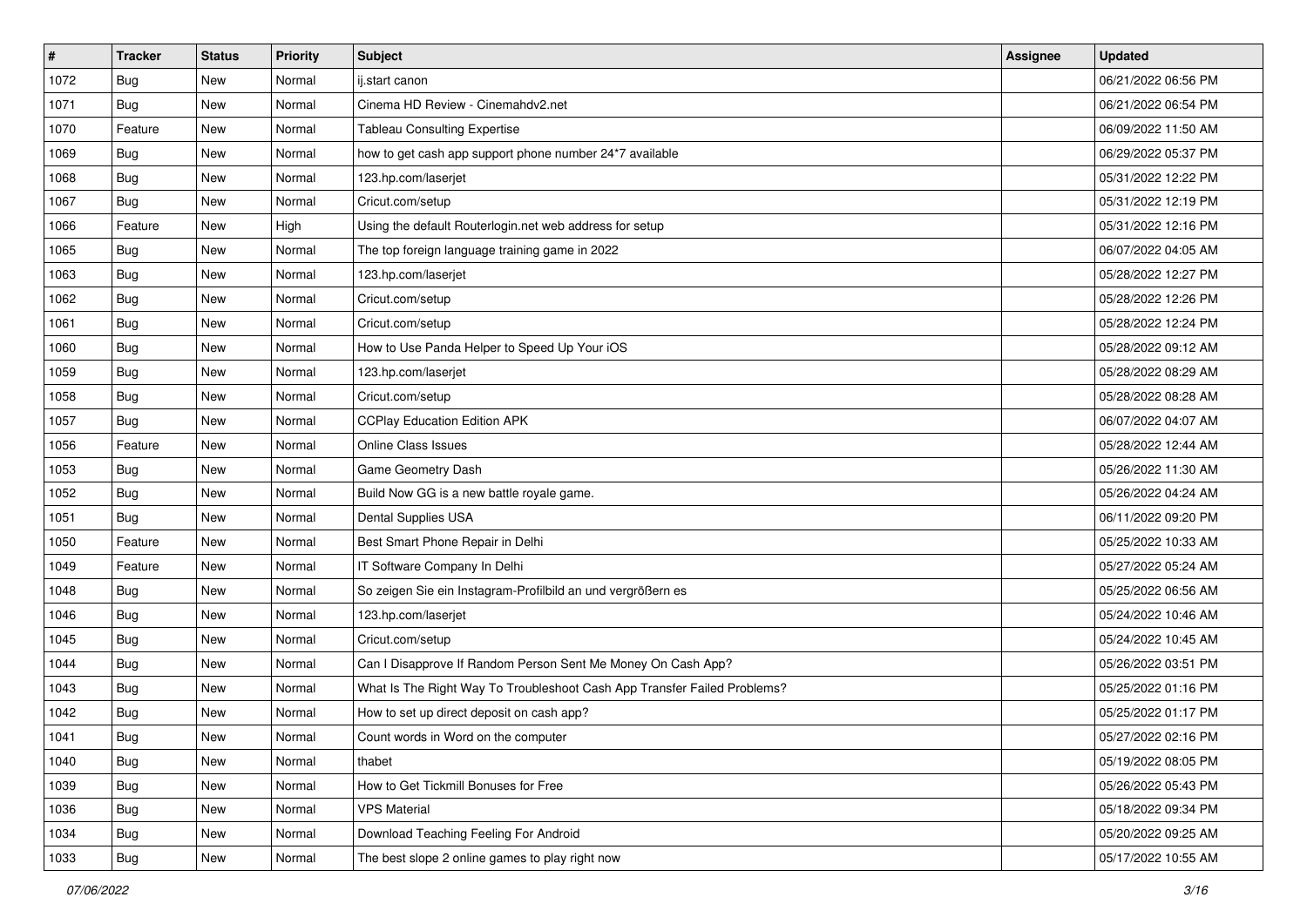| #    | <b>Tracker</b> | <b>Status</b> | <b>Priority</b> | Subject                                                                    | Assignee | <b>Updated</b>      |
|------|----------------|---------------|-----------------|----------------------------------------------------------------------------|----------|---------------------|
| 1032 | <b>Bug</b>     | New           | Normal          | How To Play The Wordle Game                                                |          | 05/17/2022 10:37 AM |
| 1031 | Bug            | New           | Normal          | <b>IAFT Traders Union</b>                                                  |          | 05/16/2022 03:14 PM |
| 1030 | Bug            | New           | Normal          | <b>IAFT Traders Union</b>                                                  |          | 05/16/2022 03:13 PM |
| 1029 | <b>Bug</b>     | New           | Normal          | 5 Reasons Why People Love Coloring Pages?                                  |          | 05/16/2022 11:53 AM |
| 1028 | <b>Bug</b>     | New           | Normal          | The Best Free Online Game to Play with Friends                             |          | 05/16/2022 05:00 AM |
| 1027 | <b>Bug</b>     | New           | Normal          | Word hurdle: Viral and Fun Online Game                                     |          | 06/25/2022 06:13 PM |
| 1026 | <b>Bug</b>     | New           | Normal          | New Puzzle Game for All Age - Dordle                                       |          | 06/25/2022 06:17 PM |
| 1025 | Bug            | New           | Normal          | how to change the logo in wordpress                                        |          | 06/25/2022 06:20 PM |
| 1024 | <b>Bug</b>     | New           | Normal          | How to choose the right broker                                             |          | 06/25/2022 06:23 PM |
| 1023 | Bug            | New           | Normal          | Questions That Are Typically Asked About Trap The Cat                      |          | 05/14/2022 03:51 AM |
| 1022 | Bug            | New           | Normal          | 123.hp.com/laserjet                                                        |          | 05/13/2022 01:25 PM |
| 1021 | <b>Bug</b>     | New           | Normal          | Cricut.com/setup                                                           |          | 05/26/2022 12:21 AM |
| 1020 | Bug            | New           | Normal          | Cricut.com/setup                                                           |          | 05/13/2022 11:14 AM |
| 1019 | Bug            | New           | Normal          | Cricut.com/setup                                                           |          | 05/13/2022 11:13 AM |
| 1018 | <b>Bug</b>     | New           | Normal          | So erhalten Sie ein kostenloses Hörbuch                                    |          | 07/06/2022 10:49 AM |
| 1016 | <b>Bug</b>     | New           | Normal          | Klondike Solitaire                                                         |          | 05/12/2022 09:03 AM |
| 1015 | Bug            | New           | Normal          | Is it possible to send books for free?                                     |          | 05/11/2022 04:05 PM |
| 1014 | Bug            | New           | Normal          | how to get chime routing and account number ? chime routing number florida |          | 05/11/2022 12:42 PM |
| 1013 | <b>Bug</b>     | New           | Normal          | ij.start canon                                                             |          | 05/11/2022 11:31 AM |
| 1012 | Bug            | New           | Normal          | Cricut.com/setup                                                           |          | 05/11/2022 11:30 AM |
| 1011 | Bug            | New           | Normal          | Summary of 10 best coloring apps on phones                                 |          | 05/11/2022 10:58 AM |
| 1009 | Bug            | New           | Normal          | How to change routing number on Cash App?                                  |          | 05/11/2022 07:13 AM |
| 1008 | <b>Bug</b>     | New           | Normal          | Who was the first black woman to anchor a newscast?                        |          | 05/10/2022 03:13 PM |
| 1007 | Bug            | New           | Normal          | "ij.start canon                                                            |          | 05/18/2022 10:40 AM |
| 1006 | <b>Bug</b>     | New           | Normal          | Cricut.com/setup                                                           |          | 05/10/2022 01:22 PM |
| 1005 | Bug            | New           | High            | Nursing Assignment Help in UK                                              |          | 05/13/2022 05:33 PM |
| 1004 | Bug            | New           | Normal          | you get to pinch and drag a man with a very flexible face                  |          | 05/10/2022 10:59 AM |
| 1002 | <b>Bug</b>     | New           | Normal          | <b>Chemistry Assignment Help</b>                                           |          | 06/04/2022 09:58 AM |
| 1001 | Bug            | New           | Normal          | Venmo Keep Saying Error?                                                   |          | 06/27/2022 02:20 AM |
| 999  | <b>Bug</b>     | New           | Normal          | Is there a way to find Google Feud answers?                                |          | 06/28/2022 01:27 AM |
| 998  | Bug            | New           | Normal          | Is It Hard to Solve Wordle An                                              |          | 06/27/2022 12:24 AM |
| 997  | <b>Bug</b>     | New           | Normal          | 123.hp.com/laserjet                                                        |          | 06/28/2022 09:48 AM |
| 996  | <b>Bug</b>     | New           | Normal          | Cricut.com/setup                                                           |          | 06/27/2022 07:12 AM |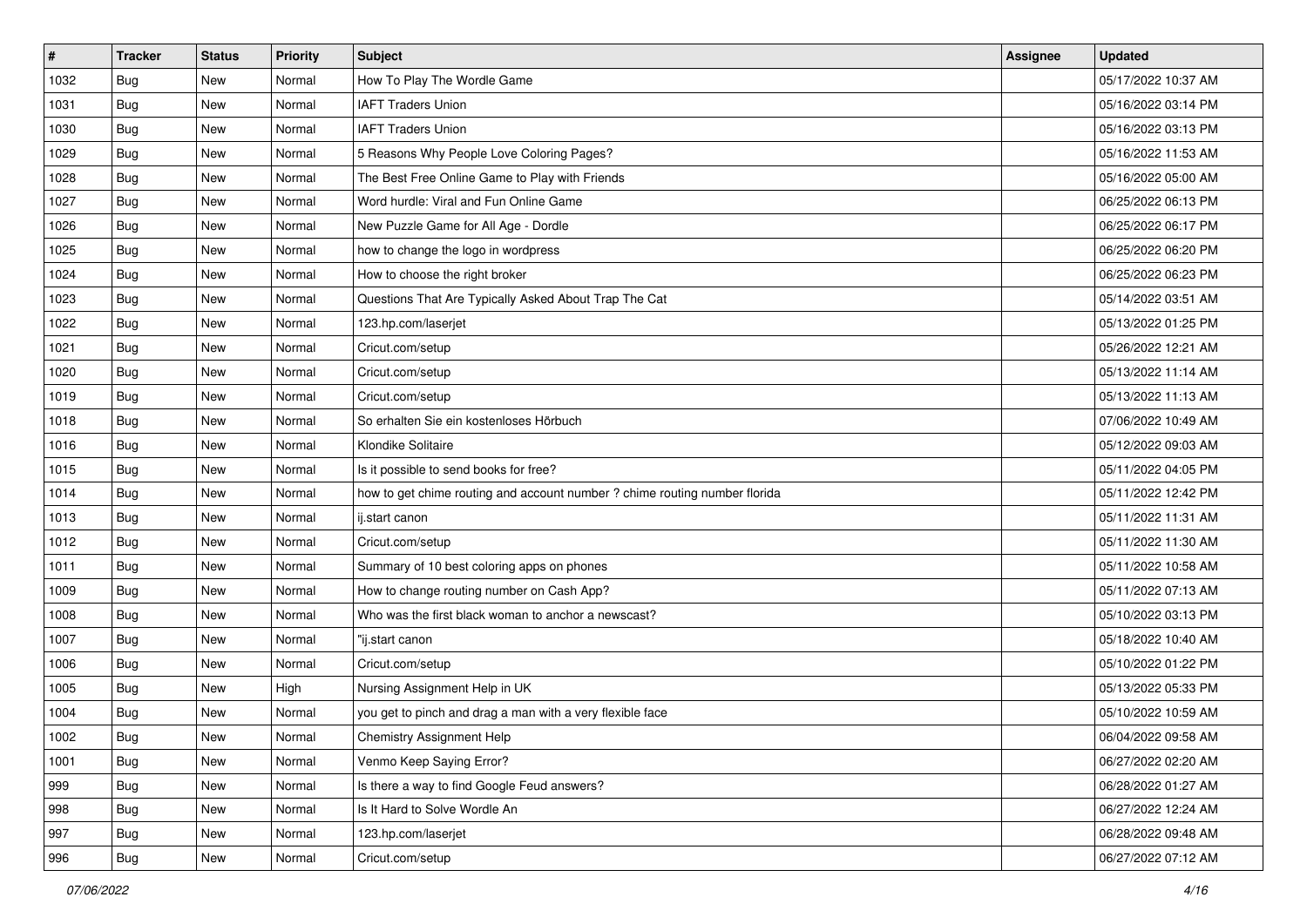| $\pmb{\#}$ | <b>Tracker</b> | <b>Status</b> | <b>Priority</b> | <b>Subject</b>                                                              | <b>Assignee</b> | <b>Updated</b>      |
|------------|----------------|---------------|-----------------|-----------------------------------------------------------------------------|-----------------|---------------------|
| 995        | Feature        | New           | Normal          | 'ij.start canon                                                             |                 | 06/27/2022 01:29 PM |
| 994        | Feature        | New           | Normal          | Cricut.com/setup                                                            |                 | 07/04/2022 09:23 AM |
| 993        | Bug            | New           | Normal          | IO Games Free Online                                                        |                 | 06/26/2022 09:41 AM |
| 992        | <b>Bug</b>     | New           | Normal          | So vergrößern Sie Ihr Instagram-Profilbild                                  |                 | 06/26/2022 11:29 PM |
| 991        | Bug            | New           | Normal          | <b>MDMA MOLLY</b>                                                           |                 | 05/03/2022 12:03 AM |
| 990        | <b>Bug</b>     | New           | Normal          | <b>Mushrooms</b>                                                            |                 | 06/26/2022 05:41 AM |
| 989        | <b>Bug</b>     | New           | Normal          | Barewoods Wax Cigar                                                         |                 | 07/04/2022 07:09 AM |
| 988        | <b>Bug</b>     | New           | Normal          | <b>Medicinal Mushrooms</b>                                                  |                 | 06/27/2022 09:33 AM |
| 987        | Bug            | New           | Normal          | <b>Medicinal Mushrooms</b>                                                  |                 | 06/27/2022 07:13 PM |
| 985        | Bug            | New           | Normal          | Find out the vitality of Facebook Phone Number:                             |                 | 06/27/2022 05:39 AM |
| 984        | <b>Bug</b>     | New           | Normal          | How to disable, permanently delete Twitter account on phone, PC             |                 | 07/04/2022 07:11 AM |
| 983        | <b>Bug</b>     | New           | Normal          | Finding issue in tekken 3 game?                                             |                 | 06/28/2022 03:26 AM |
| 982        | Bug            | New           | Normal          | Five sites that let you download free scenarios for your iPhone             |                 | 05/07/2022 09:34 PM |
| 981        | Bug            | New           | Normal          | VidMate Mod APK                                                             |                 | 06/28/2022 11:24 AM |
| 980        | Bug            | New           | Normal          | Free Gas Cards for the Unemployed                                           |                 | 06/28/2022 02:54 PM |
| 979        | Bug            | New           | Normal          | Free Gas Cards for the Unemployed                                           |                 | 07/05/2022 03:45 PM |
| 978        | <b>Bug</b>     | New           | Normal          | Delamore Lodge is a place to stay.                                          |                 | 06/27/2022 04:57 AM |
| 977        | Bug            | New           | Normal          | Fans of the Old Country will like this book.                                |                 | 07/04/2022 06:54 AM |
| 975        | Bug            | New           | Normal          | Payback 2 Mod APK                                                           |                 | 05/05/2022 10:56 AM |
| 974        | Bug            | New           | Normal          | Watch NCAA Football Live Streaming Free                                     |                 | 06/26/2022 05:33 PM |
| 973        | Feature        | New           | Normal          | Free NFL Streaming Sites                                                    |                 | 06/28/2022 06:27 AM |
| 972        | Bug            | New           | Normal          | How To Borrow Money From The Cash App? Get To Know About The Same           |                 | 04/25/2022 07:30 AM |
| 971        | Bug            | New           | Normal          | How Do I Check Balance On Cash App Card With Optimum Ease?                  |                 | 06/27/2022 08:16 PM |
| 970        | <b>Bug</b>     | New           | Normal          | The Amount Of Time Does Cash App Direct Deposit Time Take?                  |                 | 07/05/2022 02:33 AM |
| 969        | Bug            | New           | Normal          | Watch NCAA Football Live Match Free                                         |                 | 06/28/2022 01:31 PM |
| 968        | Feature        | New           | Normal          | watch nfl online free live streaming                                        |                 | 07/05/2022 04:47 PM |
| 967        | Feature        | New           | Normal          | stream live nfl games free online                                           |                 | 07/06/2022 01:02 AM |
| 966        | i Bug          | New           | Normal          | How to Download the Filmes                                                  |                 | 06/27/2022 03:25 AM |
| 965        | <b>Bug</b>     | New           | Normal          | Go with cash app customer service to know where I can load my cash app card |                 | 06/28/2022 04:30 AM |
| 964        | Bug            | New           | Normal          | Can I Fix Cash App Transfer Failed Issues By Adding Sufficient Funds?       |                 | 07/03/2022 11:10 PM |
| 963        | Feature        | New           | Normal          | Why I am not getting cool cash app card designs- call experts               |                 | 07/05/2022 04:36 PM |
| 962        | Bug            | New           | Normal          | Kostenlose Hörbücher                                                        |                 | 06/26/2022 10:45 PM |
| 961        | <b>Bug</b>     | New           | Normal          | TeaTv is an Android                                                         |                 | 07/05/2022 12:43 AM |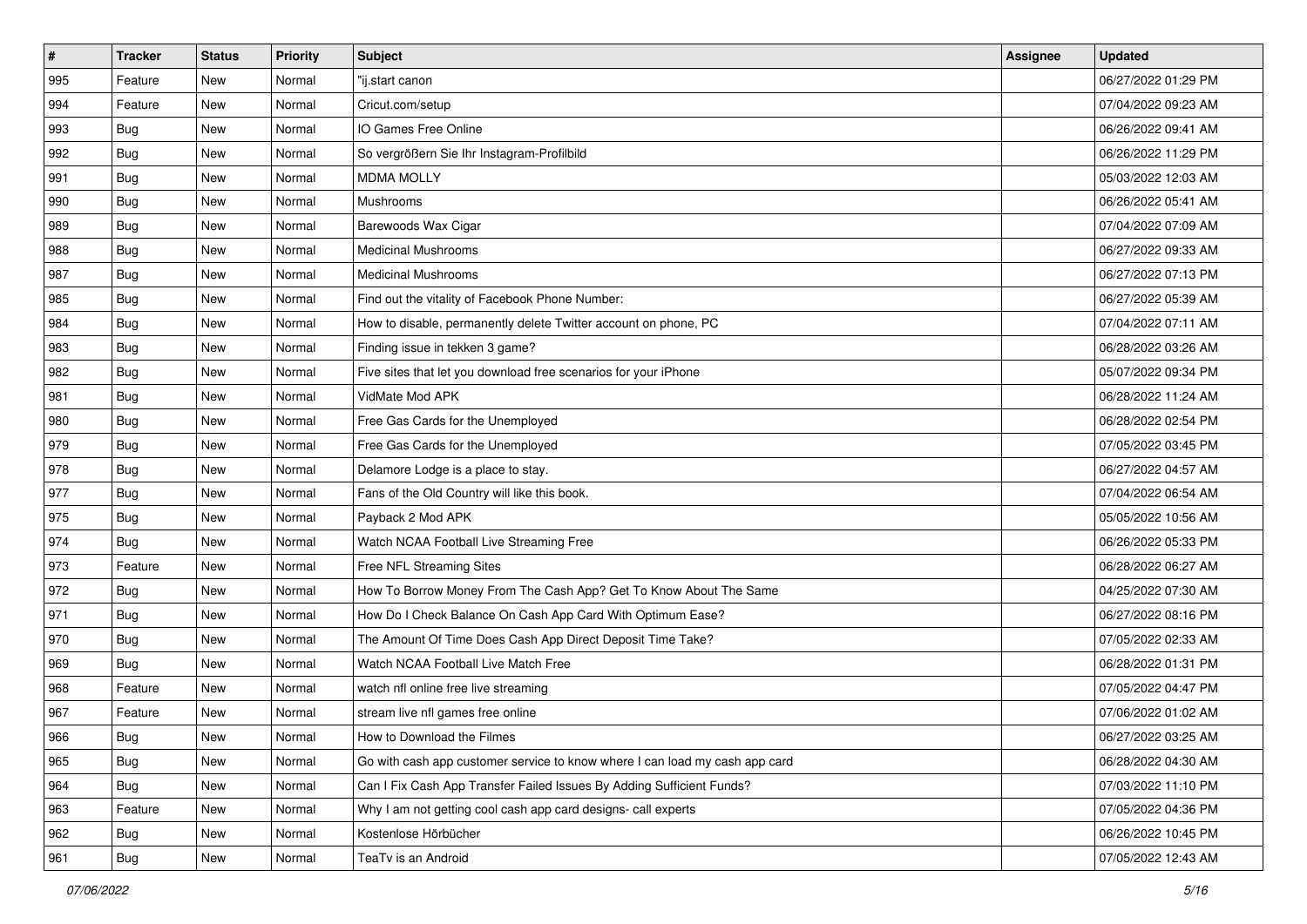| $\vert$ # | <b>Tracker</b> | <b>Status</b> | <b>Priority</b> | <b>Subject</b>                                                                         | <b>Assignee</b> | <b>Updated</b>      |
|-----------|----------------|---------------|-----------------|----------------------------------------------------------------------------------------|-----------------|---------------------|
| 959       | <b>Bug</b>     | New           | Normal          | Get connected with cash app team-How to get money off cash app at walmart without card |                 | 06/27/2022 08:52 AM |
| 958       | <b>Bug</b>     | New           | Normal          | Avail Cash app support service to know Sutton bank cash app number                     |                 | 07/04/2022 11:36 AM |
| 957       | Bug            | New           | Normal          | From Where I Can Get Cheap Writing Services?                                           |                 | 04/20/2022 05:06 AM |
| 956       | Bug            | New           | Normal          | FNF Free Mods Online                                                                   |                 | 06/25/2022 09:59 PM |
| 954       | <b>Bug</b>     | New           | Normal          | AZ Screen Recorder Mod                                                                 |                 | 07/04/2022 10:08 PM |
| 953       | Bug            | New           | Normal          | Manga Dogs - Read Your Favorite Comics on Your Smartphone                              |                 | 06/27/2022 03:53 PM |
| 952       | <b>Bug</b>     | New           | Normal          | Canon IJ Network Tool                                                                  |                 | 06/26/2022 10:35 AM |
| 951       | Bug            | New           | Normal          | Canon.com/ijsetup                                                                      |                 | 06/27/2022 07:56 PM |
| 950       | Bug            | New           | Normal          | ij.start canon                                                                         |                 | 07/04/2022 04:29 PM |
| 949       | Bug            | New           | Normal          | <b>Educational Games</b>                                                               |                 | 06/15/2022 09:11 PM |
| 948       | <b>Bug</b>     | New           | Normal          | Canon IJ Network Tool                                                                  |                 | 06/27/2022 09:30 PM |
| 947       | Bug            | New           | Normal          | is Disney Now and Disney Plus different?                                               |                 | 04/14/2022 09:53 AM |
| 946       | Bug            | New           | Normal          | What is Plex and Is Plex Legal?                                                        |                 | 06/26/2022 05:23 AM |
| 945       | <b>Bug</b>     | New           | Normal          | TikTok 18 Mod Apk For Your Android                                                     |                 | 04/13/2022 09:32 AM |
| 944       | Feature        | New           | Normal          | Canon.com/ijsetup                                                                      |                 | 06/27/2022 09:46 AM |
| 943       | Bug            | New           | Normal          | ij.start canon                                                                         |                 | 04/13/2022 08:52 AM |
| 942       | Bug            | New           | Normal          | Canon IJ Network Tool                                                                  |                 | 04/13/2022 08:45 AM |
| 941       | Bug            | New           | Normal          | is Disney Now and Disney Plus different?                                               |                 | 07/05/2022 11:02 AM |
| 940       | <b>Bug</b>     | New           | Normal          | What is Plex and Is Plex Legal?                                                        |                 | 07/04/2022 07:54 PM |
| 935       | <b>Bug</b>     | New           | Normal          | MovieBox Pro Apk - Watch Movies and TV Shows on Your Android Phone                     |                 | 07/04/2022 03:38 AM |
| 934       | Bug            | New           | Normal          | MovieBox Pro Apk - Watch Movies and TV Shows on Your Android Phone                     |                 | 05/10/2022 11:01 AM |
| 933       | Bug            | New           | Normal          | How Can I Watch Movies on My Mobile Phone                                              |                 | 06/24/2022 12:55 AM |
| 932       | <b>Bug</b>     | New           | Normal          | The best epic, long-playing PC games will consume days of your life.                   |                 | 05/15/2022 07:44 PM |
| 930       | <b>Bug</b>     | New           | Normal          | The best free games online                                                             |                 | 04/12/2022 09:05 AM |
| 929       | Bug            | New           | Normal          | Canon IJ Network Tool                                                                  |                 | 04/12/2022 08:32 AM |
| 928       | <b>Bug</b>     | New           | Normal          | How Does Sutton Bank Cash App Customer Service Help In Answering Your Questions?       |                 | 04/12/2022 11:36 AM |
| 927       | Feature        | New           | Normal          | What Is The Right Way To Troubleshoot Cash App Transfer Failed Problems?               |                 | 04/12/2022 05:54 AM |
| 926       | <b>Bug</b>     | New           | Normal          | tavor 7                                                                                |                 | 06/22/2022 05:08 PM |
| 925       | <b>Bug</b>     | New           | Normal          | tavor 7                                                                                |                 | 06/15/2022 03:45 AM |
| 924       | <b>Bug</b>     | New           | Normal          | buy tec 9                                                                              |                 | 04/11/2022 02:54 PM |
| 923       | <b>Bug</b>     | New           | Normal          | frenchies for sale                                                                     |                 | 04/11/2022 02:35 PM |
| 922       | <b>Bug</b>     | New           | Normal          | Why Is The Need For Assignment Writing Services?                                       |                 | 07/05/2022 09:39 PM |
| 921       | <b>Bug</b>     | New           | Normal          | Canon IJ Network Tool                                                                  |                 | 04/11/2022 09:00 AM |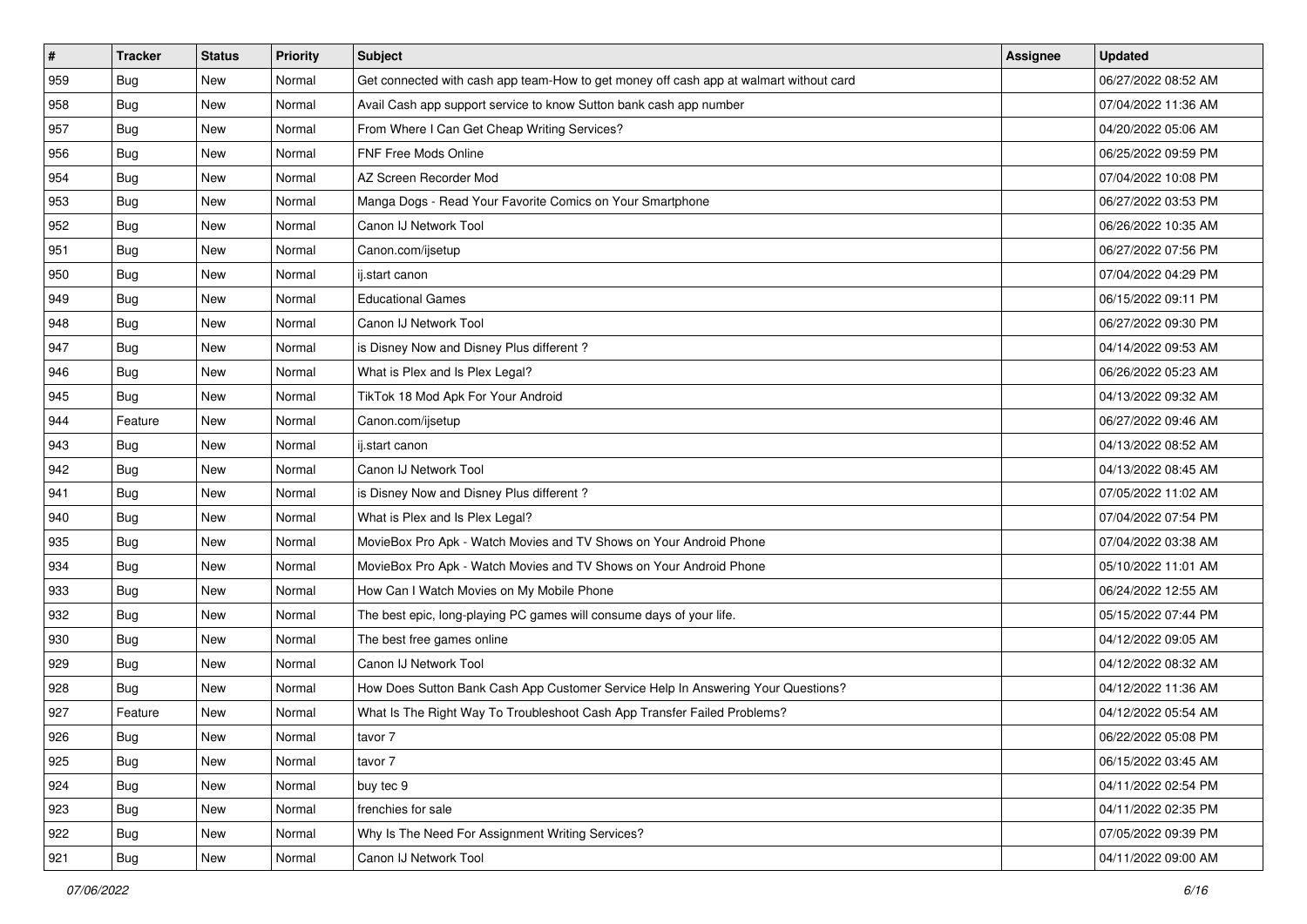| $\pmb{\#}$ | <b>Tracker</b> | <b>Status</b> | <b>Priority</b> | Subject                                                                   | Assignee | <b>Updated</b>      |
|------------|----------------|---------------|-----------------|---------------------------------------------------------------------------|----------|---------------------|
| 920        | <b>Bug</b>     | New           | Normal          | Where I Can Get Essay Writing Services?                                   |          | 04/11/2022 08:35 AM |
| 919        | Feature        | New           | Normal          | How can I check my Cash App card balance by dialing a number?             |          | 04/10/2022 09:07 AM |
| 918        | <b>Bug</b>     | New           | Normal          | Antivirus for IOS                                                         |          | 06/16/2022 10:36 PM |
| 917        | Bug            | New           | Normal          | Random Person Sent Me Money on Cash App-find solution?                    |          | 04/09/2022 12:32 PM |
| 916        | Bug            | New           | Normal          | How long does it take to write a book?                                    |          | 04/07/2022 12:15 PM |
| 915        | <b>Bug</b>     | New           | Normal          | Finance dissertation writing                                              |          | 04/07/2022 09:22 AM |
| 914        | Bug            | New           | Normal          | Wordle: how to play fashion games for free?                               |          | 04/07/2022 08:30 AM |
| 913        | <b>Bug</b>     | New           | Normal          | Canon IJ Network Tool                                                     |          | 04/07/2022 06:21 AM |
| 912        | <b>Bug</b>     | New           | Normal          | Cuphead Mobile Game Review                                                |          | 06/09/2022 10:14 AM |
| 911        | <b>Bug</b>     | New           | Normal          | Aluminum Windows & Doors                                                  |          | 04/06/2022 08:10 PM |
| 910        | <b>Bug</b>     | New           | Normal          | Each content looks unisize or not formated                                |          | 04/06/2022 11:21 AM |
| 909        | <b>Bug</b>     | New           | Normal          | <b>Toca Life World APK</b>                                                |          | 04/06/2022 04:52 AM |
| 908        | Bug            | New           | Normal          | <b>Toca Life World APK</b>                                                |          | 04/06/2022 03:18 AM |
| 907        | <b>Bug</b>     | New           | Normal          | Canon IJ Network Tool                                                     |          | 04/04/2022 10:43 AM |
| 906        | <b>Bug</b>     | New           | Normal          | How To Change Cash App From Business To Personal Account For Any Reasons? |          | 04/04/2022 09:57 AM |
| 905        | Bug            | New           | Normal          | MINI MILITIA MOD APK                                                      |          | 05/19/2022 01:54 PM |
| 904        | Feature        | New           | Normal          | Laora seeck                                                               |          | 04/20/2022 11:54 AM |
| 903        | Feature        | New           | Normal          | Good game                                                                 |          | 04/11/2022 08:39 AM |
| 902        | Feature        | New           | Normal          | salo717                                                                   |          | 05/18/2022 10:35 AM |
| 901        | Feature        | New           | Normal          | good game ever                                                            |          | 07/05/2022 02:31 PM |
| 900        | Feature        | New           | Normal          | good game ever                                                            |          | 04/02/2022 11:59 AM |
| 898        | Bug            | New           | Normal          | Shadow Fight 2 Mod APK                                                    |          | 04/02/2022 09:17 AM |
| 895        | Bug            | New           | Normal          | Cash App Scams                                                            |          | 06/18/2022 02:36 PM |
| 894        | Feature        | New           | Normal          | Need phd dissertation help in UK                                          |          | 05/30/2022 12:29 PM |
| 893        | Bug            | New           | Normal          | klingeltone                                                               |          | 04/13/2022 11:06 AM |
| 892        | Bug            | New           | Normal          | Good game                                                                 |          | 07/01/2022 10:25 AM |
| 891        | <b>Bug</b>     | New           | Normal          | The most interesting game today, have you tried it?                       |          | 04/01/2022 09:17 AM |
| 889        | <b>Bug</b>     | New           | Normal          | What is Plex and how it's work?                                           |          | 04/01/2022 09:14 AM |
| 888        | <b>Bug</b>     | New           | Normal          | Is the Fox News Channel on Roku free?                                     |          | 06/28/2022 06:58 PM |
| 887        | <b>Bug</b>     | New           | Normal          | What is Plex and how it's work?                                           |          | 04/01/2022 09:16 AM |
| 886        | Bug            | New           | Normal          | Is the Fox News Channel on Roku free?                                     |          | 07/03/2022 07:14 PM |
| 885        | <b>Bug</b>     | New           | Normal          | How to Install the Tele Latino App For Android                            |          | 03/28/2022 04:10 AM |
| 884        | <b>Bug</b>     | New           | Normal          | Why do Subway Surfers popular                                             |          | 04/01/2022 09:16 AM |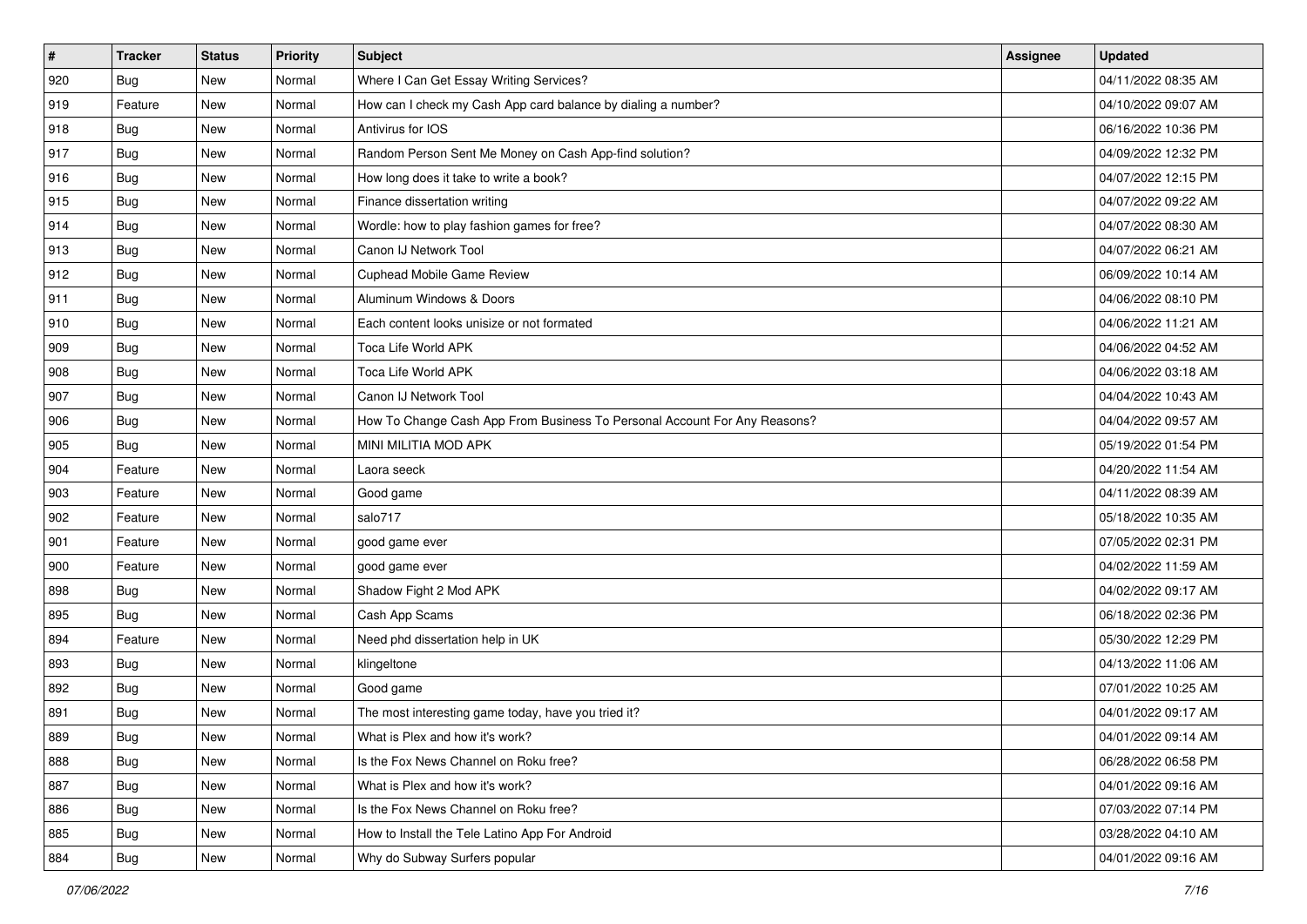| $\pmb{\#}$ | <b>Tracker</b> | <b>Status</b> | <b>Priority</b> | Subject                                                                          | <b>Assignee</b> | <b>Updated</b>      |
|------------|----------------|---------------|-----------------|----------------------------------------------------------------------------------|-----------------|---------------------|
| 883        | <b>Bug</b>     | New           | Normal          | Langweilen Sie sich jemals bei der gleichen alten Schriftart auf Instagram?      |                 | 04/01/2022 09:16 AM |
| 882        | Bug            | New           | Normal          | How to change bank account on cash app?                                          |                 | 04/01/2022 09:16 AM |
| 880        | <b>Bug</b>     | New           | Normal          | Why do Subway Surfers popular                                                    |                 | 04/01/2022 09:16 AM |
| 879        | Feature        | New           | Normal          | Best Garage Door Repair in Massachusetts                                         |                 | 04/01/2022 09:16 AM |
| 878        | <b>Bug</b>     | New           | Normal          | Wie ist instazoom hilfreich beim Herunterladen von Instagram-Profilbildern       |                 | 04/08/2022 09:28 PM |
| 877        | Feature        | New           | Normal          | Exness Broker Review                                                             |                 | 04/01/2022 09:12 AM |
| 876        | Bug            | New           | Normal          | Download Full-Size Profile Pictures of Your Favorite Users With InstaDP          |                 | 04/01/2022 09:12 AM |
| 875        | <b>Bug</b>     | New           | Normal          | Red ball game                                                                    |                 | 04/01/2022 09:15 AM |
| 874        | Bug            | New           | Normal          | Cómo descargar Minecraft Apk                                                     |                 | 06/26/2022 08:01 AM |
| 873        | <b>Bug</b>     | New           | Normal          | Klingeltöne mp3                                                                  |                 | 04/13/2022 11:03 AM |
| 872        | <b>Bug</b>     | New           | Normal          | Poppy Playtime Horror Game Free                                                  |                 | 04/01/2022 09:11 AM |
| 870        | Bug            | New           | Normal          | Mahjong Solitaire                                                                |                 | 04/01/2022 09:12 AM |
| 869        | Bug            | New           | Normal          | Sonnerie Post Malone 2022                                                        |                 | 04/13/2022 11:05 AM |
| 865        | <b>Bug</b>     | New           | Normal          | Canon IJ Printer Utility                                                         |                 | 05/18/2022 07:24 PM |
| 864        | <b>Bug</b>     | New           | Normal          | Canon IJ Network Tool                                                            |                 | 04/01/2022 09:14 AM |
| 863        | Bug            | New           | Normal          | Canon IJ Network Tool                                                            |                 | 04/01/2022 09:12 AM |
| 862        | <b>Bug</b>     | New           | Normal          | none                                                                             |                 | 04/01/2022 09:11 AM |
| 859        | Bug            | New           | Normal          | Canon IJ Network Tool                                                            |                 | 04/01/2022 09:13 AM |
| 857        | <b>Bug</b>     | New           | Normal          | Welcome to the world of classic retro games                                      |                 | 04/01/2022 09:13 AM |
| 856        | Bug            | New           | Normal          | Online Classes Assistance Help For Student                                       |                 | 04/01/2022 09:13 AM |
| 855        | <b>Bug</b>     | New           | Normal          | Online Classes Assistance Help For Student                                       |                 | 04/01/2022 09:13 AM |
| 854        | Bug            | New           | Normal          | How To Resolve Password Problems Through Facebook Customer Service?              |                 | 04/09/2022 06:11 PM |
| 853        | Bug            | New           | Normal          | what is dr laser                                                                 |                 | 04/01/2022 09:13 AM |
| 852        | <b>Bug</b>     | New           | Normal          | How to cancel your French Bee flight within 24 hours?                            |                 | 04/01/2022 09:13 AM |
| 851        | <b>Bug</b>     | New           | Normal          | Laden Sie den kostenlosen MP3-Klingelton für Ihr Mobiltelefon herunter           |                 | 04/01/2022 09:14 AM |
| 850        | Bug            | New           | Normal          | Puppy Playtime APK Android                                                       |                 | 04/01/2022 09:14 AM |
| 849        | <b>Bug</b>     | New           | Normal          | FutEmax App Apk - Watch Soccer, Fantasy Football, And More On Your Mobile Device |                 | 04/01/2022 09:04 AM |
| 848        | Feature        | New           | Normal          | Online Classes Assistance                                                        |                 | 04/01/2022 08:57 AM |
| 847        | Feature        | New           | Normal          | Canon.com/ijsetup                                                                |                 | 04/01/2022 09:08 AM |
| 846        | Feature        | New           | Normal          | ij.start canon                                                                   |                 | 04/01/2022 08:58 AM |
| 845        | Feature        | New           | Normal          | canon.com/ijsetup                                                                |                 | 04/01/2022 08:58 AM |
| 844        | <b>Bug</b>     | New           | Normal          | To know Chime Routing Number call on the helpline number                         |                 | 04/01/2022 08:58 AM |
| 843        | <b>Bug</b>     | New           | Normal          | Canon IJ Network Tool                                                            |                 | 04/01/2022 08:58 AM |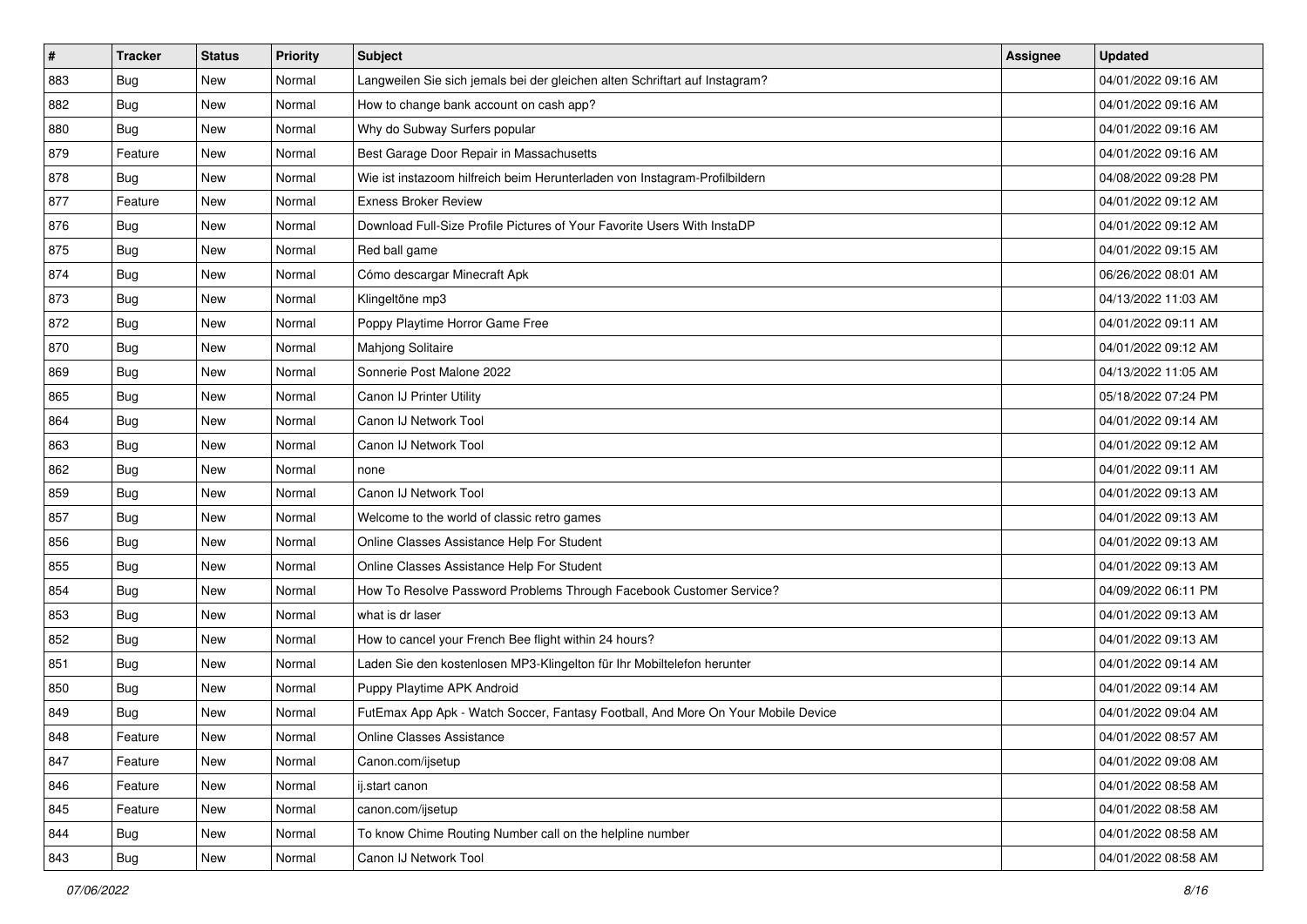| $\vert$ # | <b>Tracker</b> | <b>Status</b> | <b>Priority</b> | <b>Subject</b>                                                | Assignee | <b>Updated</b>      |
|-----------|----------------|---------------|-----------------|---------------------------------------------------------------|----------|---------------------|
| 842       | <b>Bug</b>     | New           | Normal          | Join the fun game                                             |          | 04/01/2022 08:58 AM |
| 841       | Bug            | New           | Normal          | How do I activate FOX NOW?                                    |          | 04/01/2022 08:58 AM |
| 840       | Bug            | New           | Normal          | Is Tubi really free and legal?                                |          | 04/01/2022 08:58 AM |
| 839       | <b>Bug</b>     | New           | Normal          | How do I activate FOX NOW?                                    |          | 04/01/2022 08:58 AM |
| 838       | Bug            | New           | Normal          | Celebrity Hunter Mod apk - Como instalá-lo                    |          | 04/01/2022 08:58 AM |
| 836       | <b>Bug</b>     | New           | Normal          | What Is The Required Amount To Pay As Cash App Clearance Fee? |          | 04/01/2022 09:00 AM |
| 835       | Bug            | New           | Normal          | Build your strong army with Taming io                         |          | 04/01/2022 08:59 AM |
| 834       | <b>Bug</b>     | New           | Normal          | Grasp the secret to relieve stress and fatigue                |          | 04/01/2022 08:57 AM |
| 833       | <b>Bug</b>     | New           | Normal          | Does Direct Deposit Hit Chime- seek Chime Customer Service    |          | 04/01/2022 08:59 AM |
| 832       | <b>Bug</b>     | New           | Normal          | Choque Royale Mod Apk                                         |          | 04/01/2022 08:59 AM |
| 831       | <b>Bug</b>     | New           | Normal          | Build and shoot                                               |          | 05/29/2022 04:47 PM |
| 830       | <b>Bug</b>     | New           | Normal          | Poppy Playtime APK                                            |          | 06/27/2022 10:31 PM |
| 828       | Bug            | New           | Normal          | Nursery management                                            |          | 06/28/2022 12:10 PM |
| 827       | Bug            | New           | Normal          | Come To Know The Required Steps To Unlock Cash App Account    |          | 04/01/2022 08:59 AM |
| 826       | Bug            | New           | Normal          | How to Dowload MXL TV Premium                                 |          | 05/26/2022 03:34 PM |
| 825       | Bug            | New           | Normal          | Lucky Patcher Download                                        |          | 07/05/2022 09:19 AM |
| 822       | <b>Bug</b>     | New           | Normal          | Dowload Your Boyfriend Game                                   |          | 07/06/2022 07:09 AM |
| 821       | Bug            | New           | Normal          | Nicoo - A Review of the Popular Battle Royale Game            |          | 06/28/2022 08:30 AM |
| 820       | Bug            | New           | Normal          | Metal Slug Apk para Android                                   |          | 07/05/2022 10:50 AM |
| 819       | <b>Bug</b>     | New           | Normal          | Metal Slug Apk para Android                                   |          | 06/27/2022 09:35 AM |
| 817       | <b>Bug</b>     | New           | Normal          | Pacman 30th Anniversary                                       |          | 07/03/2022 11:23 PM |
| 816       | <b>Bug</b>     | New           | Normal          | Play Scribble io fun with everyone                            |          | 07/02/2022 10:43 AM |
| 813       | Feature        | New           | Normal          | Canon.com/ijsetup                                             |          | 06/28/2022 05:15 PM |
| 812       | Feature        | New           | Normal          | canon.com/ijsetup                                             |          | 07/04/2022 08:21 PM |
| 811       | <b>Bug</b>     | New           | Normal          | Canon IJ Network Tool                                         |          | 07/03/2022 03:22 PM |
| 810       | Feature        | New           | Normal          | how to remove viruses from a phone                            |          | 07/04/2022 07:35 PM |
| 809       | <b>Bug</b>     | New           | Normal          | Smash Karts - immerse yourself in the exciting race           |          | 07/04/2022 07:42 PM |
| 808       | Bug            | New           | Normal          | Sinnvolle Guten-Morgen-Grüße                                  |          | 07/03/2022 07:27 PM |
| 807       | <b>Bug</b>     | New           | Normal          | 1v1Battle is a strategic action 'Build and shoot' game        |          | 06/27/2022 06:52 AM |
| 806       | Feature        | New           | Normal          | Go everywhere thanks to mapquest driving directions           |          | 07/03/2022 01:42 AM |
| 804       | <b>Bug</b>     | New           | Normal          | Review                                                        |          | 07/03/2022 10:51 PM |
| 802       | <b>Bug</b>     | New           | Normal          | Who Is an ETL Engineer                                        |          | 07/05/2022 11:30 PM |
| 801       | <b>Bug</b>     | New           | Normal          | Who Is an ETL Engineer                                        |          | 07/06/2022 07:02 AM |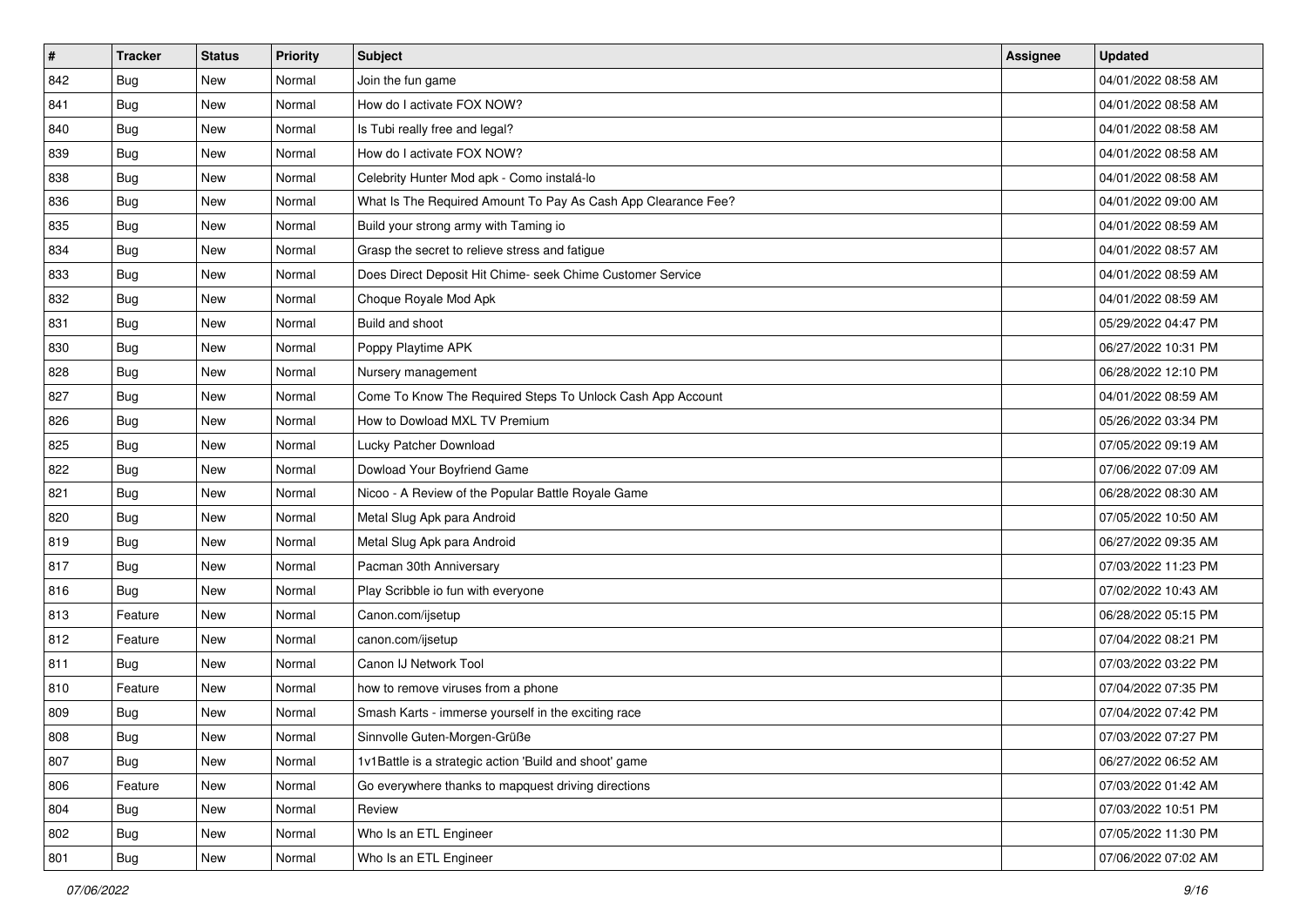| #   | <b>Tracker</b> | <b>Status</b> | <b>Priority</b> | Subject                                                                       | Assignee | <b>Updated</b>      |
|-----|----------------|---------------|-----------------|-------------------------------------------------------------------------------|----------|---------------------|
| 800 | <b>Bug</b>     | New           | Normal          | Who Is an ETL Engineer                                                        |          | 07/06/2022 12:39 AM |
| 799 | Bug            | New           | Normal          | Who Is an ETL Engineer                                                        |          | 07/04/2022 10:42 AM |
| 798 | <b>Bug</b>     | New           | Normal          | Who Is an ETL Engineer                                                        |          | 07/05/2022 11:49 PM |
| 796 | <b>Bug</b>     | New           | Normal          | How Does Cash App ++ actually work and What is the process of it              |          | 07/02/2022 11:27 PM |
| 795 | Bug            | New           | Normal          | Drift Boss - Exciting Race                                                    |          | 07/06/2022 05:00 AM |
| 794 | Feature        | New           | Normal          | Safe place to buy fifa coins                                                  |          | 07/05/2022 10:14 AM |
| 792 | <b>Bug</b>     | New           | Normal          | What is Google Camera Mod?                                                    |          | 06/27/2022 10:20 AM |
| 791 | Bug            | New           | Normal          | Samsnung TV Plus is not working                                               |          | 04/01/2022 09:03 AM |
| 790 | Bug            | New           | Normal          | My app                                                                        |          | 04/01/2022 09:03 AM |
| 789 | <b>Bug</b>     | New           | Normal          | Full version                                                                  |          | 07/05/2022 01:51 PM |
| 788 | Bug            | New           | Normal          | Intro Maker Mod APK                                                           |          | 07/05/2022 01:50 AM |
| 787 | <b>Bug</b>     | New           | Normal          | Assured Assignment Help                                                       |          | 07/04/2022 06:28 AM |
| 786 | Bug            | New           | Normal          | Best Assignment Help in Australia & UK                                        |          | 07/05/2022 07:30 PM |
| 785 | <b>Bug</b>     | New           | Normal          | How To Get Money Off Cash App Without Card Or With A Card?                    |          | 07/06/2022 05:26 AM |
| 784 | <b>Bug</b>     | New           | Normal          | How To Add Money On Cash App Card And Check The Funds?                        |          | 07/06/2022 03:08 AM |
| 783 | <b>Bug</b>     | New           | Normal          | How Do I Determine The Reasons And Solutions To Fix Cash App Transfer Failed? |          | 07/05/2022 04:03 AM |
| 782 | <b>Bug</b>     | New           | Normal          | Comment faire une sonnerie téléphonique                                       |          | 07/05/2022 01:35 AM |
| 781 | Bug            | New           | Normal          | Free Whatsapp Group to Join                                                   |          | 07/05/2022 02:19 AM |
| 777 | <b>Bug</b>     | New           | Normal          | Obtain driving instructions using Google Maps.                                |          | 07/06/2022 07:35 AM |
| 776 | <b>Bug</b>     | New           | Normal          | Wibargain                                                                     |          | 07/06/2022 01:36 AM |
| 775 | Bug            | New           | Normal          | cash app                                                                      |          | 02/14/2022 08:20 AM |
| 774 | <b>Bug</b>     | New           | Normal          | Follow proper initiatives                                                     |          | 07/05/2022 06:06 AM |
| 773 | <b>Bug</b>     | New           | Normal          | Spades - Play online free                                                     |          | 07/06/2022 12:39 AM |
| 772 | <b>Bug</b>     | New           | Normal          | united airlines baggage policy                                                |          | 07/04/2022 12:27 AM |
| 771 | <b>Bug</b>     | New           | Normal          | united airlines baggage policy                                                |          | 07/05/2022 09:19 AM |
| 770 | Bug            | New           | Normal          | Canon IJ Network Tool                                                         |          | 07/04/2022 11:49 PM |
| 769 | <b>Bug</b>     | New           | Normal          | check my cash app                                                             |          | 07/04/2022 06:14 AM |
| 768 | Bug            | New           | Normal          | Where can you buy best jackets online?                                        |          | 07/04/2022 04:44 PM |
| 767 | Bug            | New           | Normal          | apkmod                                                                        |          | 07/05/2022 11:57 AM |
| 766 | <b>Bug</b>     | New           | Normal          | Pobreflix Mod APK Review                                                      |          | 07/04/2022 09:29 PM |
| 765 | Bug            | New           | Normal          | Follow proper initiatives to check my cash app                                |          | 07/04/2022 07:06 PM |
| 764 | Bug            | New           | Normal          | What is available to see what I can watch HBO Max?                            |          | 07/04/2022 12:11 PM |
| 763 | <b>Bug</b>     | New           | High            | How to Make a Ringtone on Your iPhone                                         |          | 07/05/2022 07:00 AM |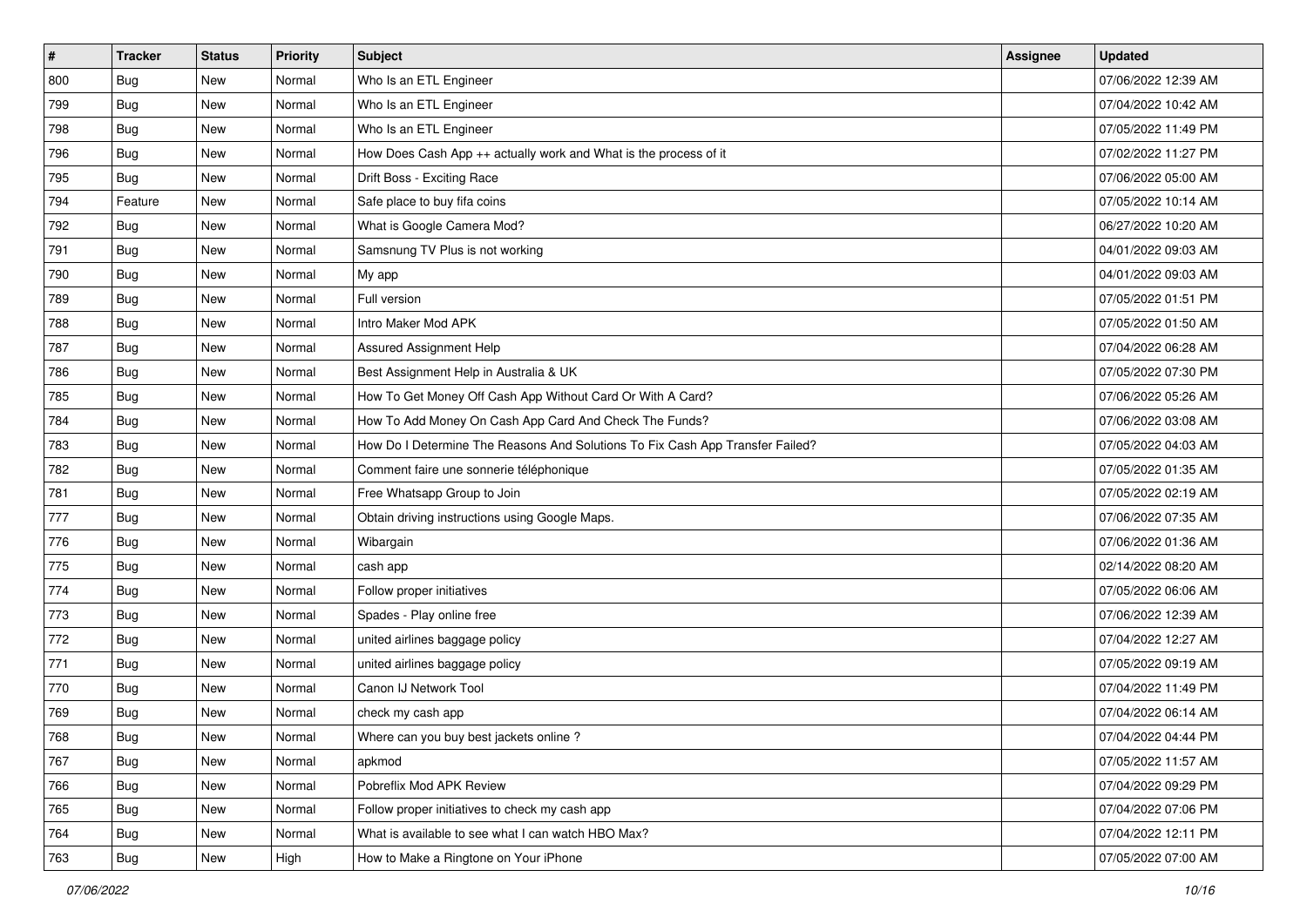| #   | <b>Tracker</b> | <b>Status</b> | <b>Priority</b> | Subject                                                                                             | Assignee | <b>Updated</b>      |
|-----|----------------|---------------|-----------------|-----------------------------------------------------------------------------------------------------|----------|---------------------|
| 762 | <b>Bug</b>     | New           | Normal          | How To Add Money To A Cash App Card If Struggling With Low Amount?                                  |          | 06/29/2022 10:53 AM |
| 760 | <b>Bug</b>     | New           | Normal          | apkmod                                                                                              |          | 06/27/2022 04:13 PM |
| 758 | <b>Bug</b>     | New           | Normal          | How Do I Study Consistently For Hours?                                                              |          | 06/27/2022 12:49 AM |
| 757 | <b>Bug</b>     | New           | Normal          | Why Is Issue of Car Maintenance so Famous for the Consumers?                                        |          | 04/01/2022 09:01 AM |
| 756 | Feature        | New           | Normal          | Your one-stop destination for the thesis writing service                                            |          | 06/27/2022 05:46 PM |
| 754 | <b>Bug</b>     | New           | Normal          | Cómo descargar tonos gratis de teléfono celular                                                     |          | 07/05/2022 11:29 PM |
| 753 | Bug            | New           | Normal          | onlineessaygrader                                                                                   |          | 06/28/2022 05:55 AM |
| 752 | <b>Bug</b>     | New           | Normal          | Plagerism checker                                                                                   |          | 06/26/2022 06:33 PM |
| 750 | Bug            | New           | Normal          | Create a Report Template                                                                            |          | 07/04/2022 04:40 PM |
| 749 | Bug            | New           | Normal          | The Best Bubble Shooter Game for Android                                                            |          | 06/26/2022 12:12 PM |
| 748 | <b>Bug</b>     | New           | Normal          | Il y a quelques façons d'obtenir des sonneries gratuites pour votre iPhone                          |          | 06/26/2022 11:24 PM |
| 747 | Bug            | New           | Normal          | How to Install Tyflex Plus on Your Android Device                                                   |          | 07/03/2022 07:14 PM |
| 744 | Bug            | New           | Normal          | <b>Pixel Survive</b>                                                                                |          | 06/28/2022 05:13 AM |
| 743 | <b>Bug</b>     | New           | Normal          | They promote 'pixel art' contests and a 'game jam' related to the work and figure of Carlos Casares |          | 06/28/2022 12:04 PM |
| 742 | Bug            | New           | Normal          | How Long Does Cash App Support Take To Respond For A Better Support?                                |          | 07/04/2022 11:48 PM |
| 741 | Bug            | New           | Normal          | <b>Blockchain Technology Solutions</b>                                                              |          | 07/05/2022 07:25 AM |
| 740 | Feature        | New           | Normal          | Online Thesis Help USA                                                                              |          | 07/05/2022 11:29 PM |
| 739 | Bug            | New           | Normal          | law dissertation help                                                                               |          | 06/27/2022 06:12 PM |
| 738 | Bug            | New           | Normal          | How Much Amount Do I Get Using The Referral Code For Cash App?                                      |          | 06/27/2022 03:58 PM |
| 737 | <b>Bug</b>     | New           | Normal          | How Do I Talk To A Live Person At Facebook If Anything Is Doubtful?                                 |          | 06/27/2022 09:59 PM |
| 736 | Bug            | New           | Normal          | I Want to Edit in My Website (transfer-factor.net) Unfortunately, Unable to Edit It                 |          | 06/24/2022 07:32 AM |
| 735 | Bug            | New           | Normal          | A quick fix of how to get money back from cash app stocks                                           |          | 07/06/2022 11:06 AM |
| 734 | Bug            | New           | Normal          | DR. STRANGE: Multiverse of Scheduling Madness!                                                      |          | 06/28/2022 07:07 AM |
| 733 | <b>Bug</b>     | New           | Normal          | How does one go about getting a book deal?                                                          |          | 06/28/2022 06:35 PM |
| 732 | Bug            | New           | Normal          | Get rectifications steps about why cash app transfer failed                                         |          | 07/04/2022 12:38 PM |
| 731 | Bug            | New           | Normal          | Avail Of Cash App Customer Service If Unable To Down Cash App Mobile App?                           |          | 07/06/2022 04:50 AM |
| 730 | <b>Bug</b>     | New           | Normal          | Canon IJ Network Tool                                                                               |          | 07/05/2022 07:20 PM |
| 729 | Bug            | New           | Normal          | Canon IJ Network Tool                                                                               |          | 06/28/2022 01:10 PM |
| 728 | <b>Bug</b>     | New           | Normal          | Will Cash App refund money if scammed? Hitches With Optimum Ease                                    |          | 07/05/2022 02:45 AM |
| 726 | <b>Bug</b>     | New           | Normal          | Mobile Application Development Services                                                             |          | 07/06/2022 06:41 AM |
| 725 | Feature        | New           | Normal          | What are memo writing services design                                                               |          | 07/04/2022 10:27 AM |
| 724 | <b>Bug</b>     | New           | Normal          | Dial Chime Customer support number for a quick response                                             |          | 07/05/2022 01:50 PM |
| 721 | <b>Bug</b>     | New           | Normal          | Cómo instalar un Mod Apk                                                                            |          | 07/05/2022 08:54 PM |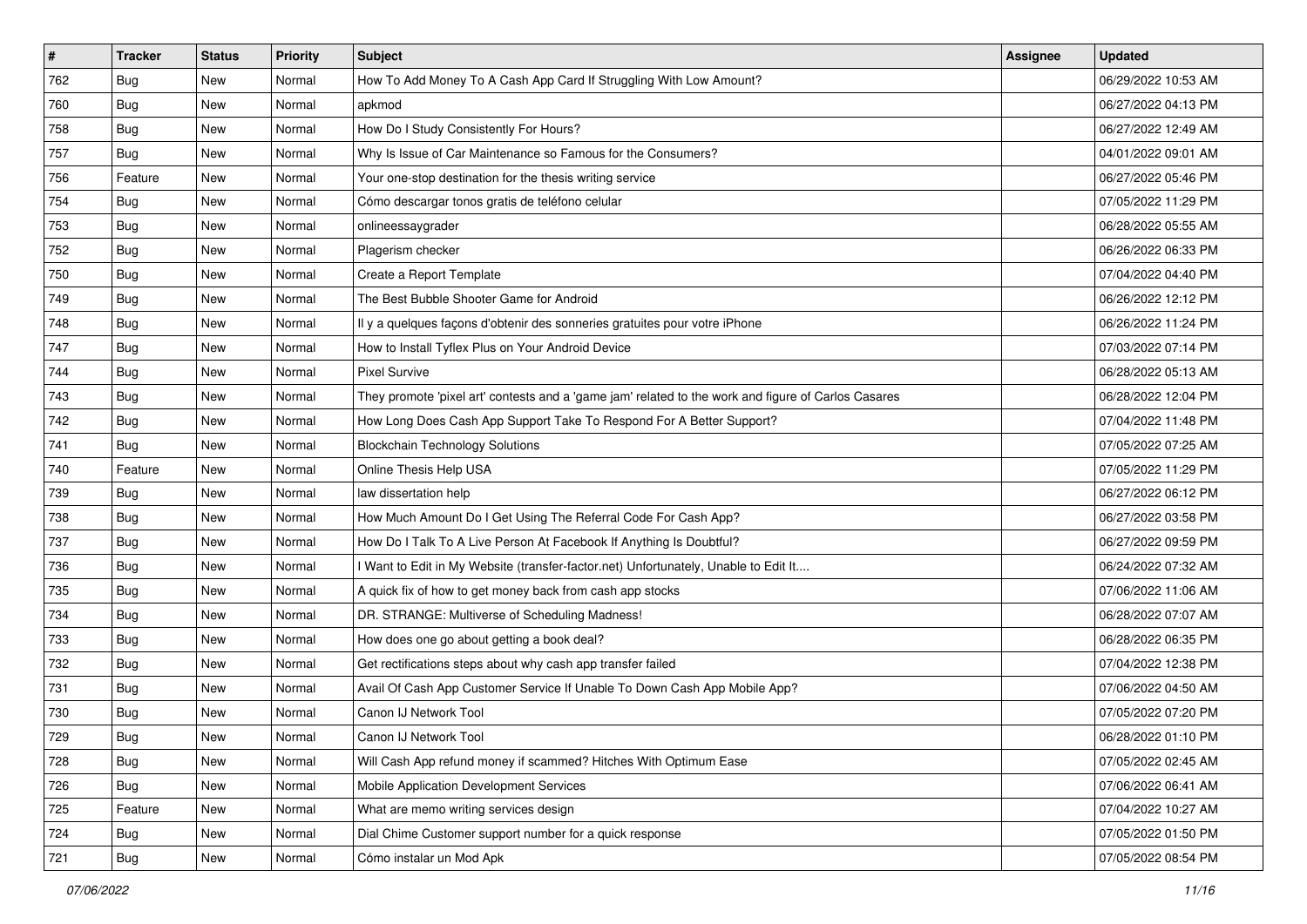| $\vert$ # | <b>Tracker</b> | <b>Status</b> | <b>Priority</b> | Subject                                                                      | Assignee | <b>Updated</b>      |
|-----------|----------------|---------------|-----------------|------------------------------------------------------------------------------|----------|---------------------|
| 720       | <b>Bug</b>     | New           | Normal          | How does Cash App Phone Number provide a quick treatment?                    |          | 07/04/2022 12:42 PM |
| 719       | Bug            | New           | Normal          | How Do I Send \$5000 Through Cash App Account With Ease?                     |          | 07/06/2022 09:30 AM |
| 717       | <b>Bug</b>     | New           | Normal          | Disney Plus Apk - Watch Movies and TV Shows on Your Device                   |          | 07/04/2022 05:53 PM |
| 716       | <b>Bug</b>     | New           | Normal          | La celebración de un BabyShower.                                             |          | 07/05/2022 01:58 AM |
| 715       | Bug            | New           | Normal          | Puppy Playtime Descargar gratis                                              |          | 07/05/2022 11:53 PM |
| 714       | Bug            | New           | Normal          | Cuevana 3 Premium - Enjoy Your Favorite Movies and TV Shows on Your Smart TV |          | 07/06/2022 03:21 AM |
| 712       | <b>Bug</b>     | New           | Normal          | Tips and Tricks                                                              |          | 07/04/2022 07:57 PM |
| 711       | <b>Bug</b>     | New           | Normal          | Human Fall Flat Apk Download                                                 |          | 07/01/2022 01:14 AM |
| 710       | <b>Bug</b>     | New           | Normal          | Take Necessary Assistance If You Are Unable Activate Cash App Card           |          | 07/04/2022 04:59 PM |
| 709       | Bug            | New           | Normal          | How To Load Cash App Card At Walmart Without Having To Face Any Hassle?      |          | 07/05/2022 07:45 AM |
| 708       | <b>Bug</b>     | New           | Normal          | Efficient ways to proceed with the cash app dispute process?                 |          | 07/06/2022 02:00 AM |
| 706       | Bug            | New           | Normal          | How Can You Cancel A Cash App Payment Without Any Prior Information?         |          | 07/05/2022 03:46 AM |
| 705       | <b>Bug</b>     | New           | Normal          | wuxiaworld                                                                   |          | 07/04/2022 10:20 AM |
| 704       | <b>Bug</b>     | New           | Normal          | Reach support team of Chime Customer Service for instant help                |          | 07/05/2022 02:23 AM |
| 703       | Bug            | New           | Normal          | For real-time help, dial Facebook customer service number                    |          | 07/05/2022 02:40 PM |
| 702       | Bug            | New           | Normal          | Avail Chime Customer Service to know How To Get Chime Bank Statement         |          | 07/04/2022 05:58 AM |
| 701       | <b>Bug</b>     | New           | Normal          | Why Law Essay Helper UK is Necessary?                                        |          | 07/06/2022 05:01 AM |
| 700       | <b>Bug</b>     | New           | Normal          | Cómo descargar Poppy Playtime                                                |          | 04/01/2022 09:30 AM |
| 699       | <b>Bug</b>     | New           | Normal          | Would you be able to utilize Cash App Twitch?                                |          | 07/06/2022 11:06 AM |
| 698       | Feature        | New           | Normal          | Connect with cash app representative to ask about cash app flip scam         |          | 07/05/2022 05:46 AM |
| 697       | <b>Bug</b>     | New           | Normal          | How to Descargar Pura TV For Android                                         |          | 07/05/2022 03:29 PM |
| 696       | <b>Bug</b>     | New           | Normal          | How to Install the TuMangaOnline App                                         |          | 07/05/2022 05:37 PM |
| 695       | <b>Bug</b>     | New           | Normal          | Refer Listas IPTV Apk                                                        |          | 07/04/2022 02:19 AM |
| 693       | Feature        | New           | Normal          | How To Get My Money Back From The Cash App To Your Wallet?                   |          | 07/04/2022 05:41 PM |
| 692       | <b>Bug</b>     | New           | Normal          | Esports 888b                                                                 |          | 07/06/2022 03:20 AM |
| 691       | Bug            | New           | Normal          | tea garden dublin                                                            |          | 04/01/2022 09:31 AM |
| 690       | <b>Bug</b>     | New           | Normal          | campervan hire                                                               |          | 07/05/2022 02:00 PM |
| 689       | <b>Bug</b>     | New           | Normal          | How to use twitch.tv/activate?                                               |          | 07/04/2022 12:58 PM |
| 688       | Bug            | New           | Normal          | How to use twitch.tv/activate?                                               |          | 07/05/2022 04:19 AM |
| 687       | <b>Bug</b>     | New           | Normal          | How to use twitch.tv/activate?                                               |          | 07/04/2022 11:40 PM |
| 686       | Bug            | New           | Normal          | Welcome To The Most Demandable Mahipalpur Escorts Agency                     |          | 07/05/2022 02:18 AM |
| 684       | <b>Bug</b>     | New           | Normal          | Difference between paper map and online map                                  |          | 07/04/2022 05:03 AM |
| 683       | Feature        | New           | Normal          | Game creation                                                                |          | 07/04/2022 05:02 PM |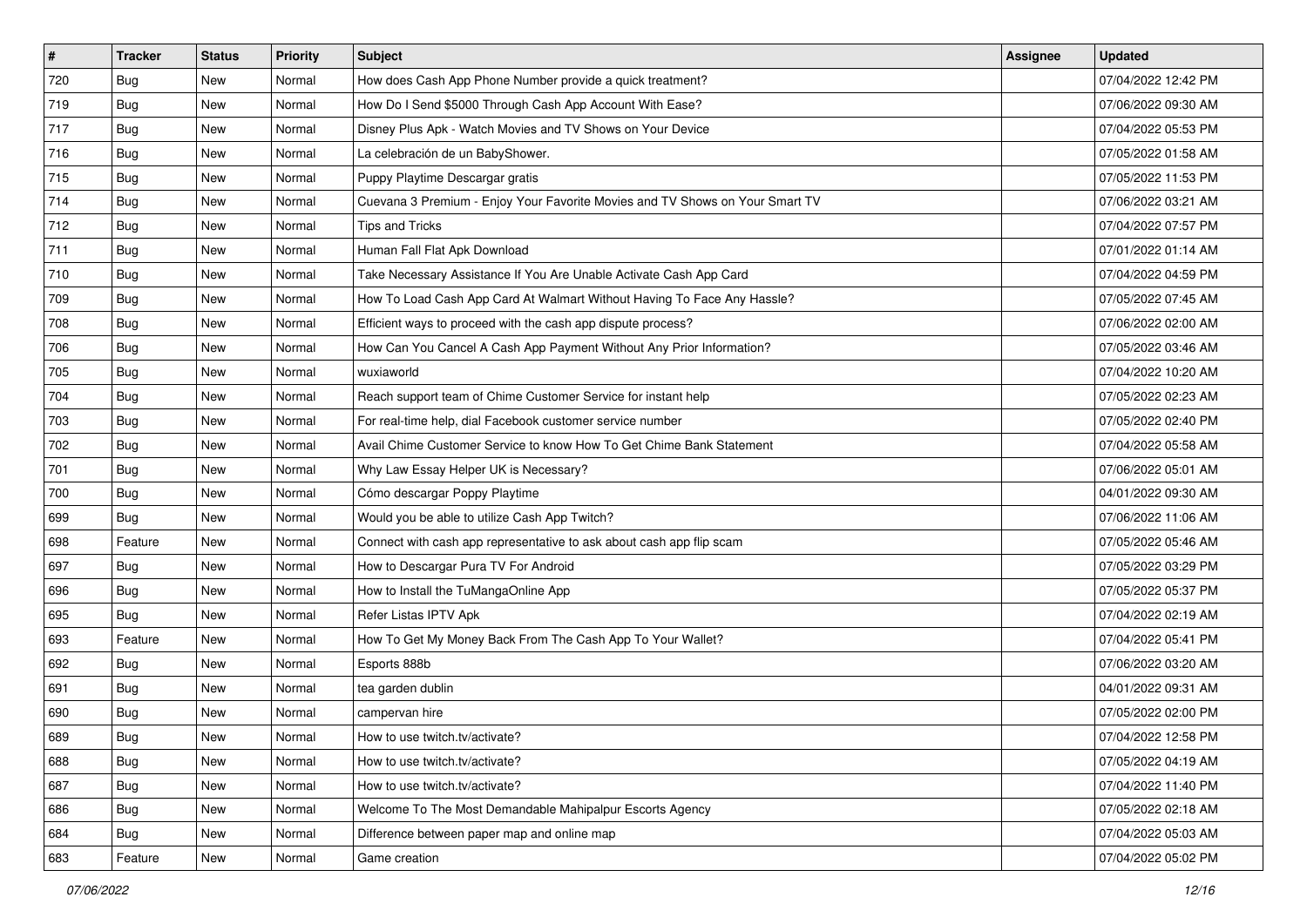| $\pmb{\#}$ | <b>Tracker</b> | <b>Status</b> | <b>Priority</b> | Subject                                                               | <b>Assignee</b> | <b>Updated</b>      |
|------------|----------------|---------------|-----------------|-----------------------------------------------------------------------|-----------------|---------------------|
| 682        | <b>Bug</b>     | New           | Normal          | Does Facebook customer service live chat allow to speak with someone? |                 | 07/05/2022 06:09 PM |
| 681        | Feature        | New           | High            | <b>Online Class</b>                                                   |                 | 07/04/2022 03:19 AM |
| 680        | Feature        | New           | Normal          | Word Jewels 2                                                         |                 | 07/06/2022 01:06 AM |
| 679        | <b>Bug</b>     | New           | Normal          | Word Finder helps you to play word games better                       |                 | 04/01/2022 09:34 AM |
| 678        | Bug            | New           | Normal          | How to be a winner in buidnow gg                                      |                 | 07/06/2022 10:43 AM |
| 677        | <b>Bug</b>     | New           | Normal          | Logo Design Services Near Me                                          |                 | 07/05/2022 12:15 AM |
| 676        | Bug            | New           | Normal          | Does Facebook customer service live chat allow to speak with someone? |                 | 04/01/2022 09:39 AM |
| 675        | <b>Bug</b>     | New           | Normal          | What Are Smart Tactics To Fix Cash App Transfer Failed Hurdles?       |                 | 06/27/2022 09:51 AM |
| 673        | Bug            | New           | Normal          | Learn the basics of pixel art - Clear grid                            |                 | 07/06/2022 06:25 AM |
| 672        | Bug            | New           | Normal          | The easiest way to delete ringtones on iPhone                         |                 | 07/04/2022 01:22 PM |
| 670        | <b>Bug</b>     | New           | Normal          | JTWhatsApp Apk - The New and Improved WhatsApp                        |                 | 07/04/2022 03:20 PM |
| 669        | Feature        | New           | Normal          | Nursing Assignment Help                                               |                 | 07/02/2022 05:58 PM |
| 668        | Bug            | New           | Normal          | Get to know Cash App Refund Process here                              |                 | 07/05/2022 05:09 PM |
| 667        | <b>Bug</b>     | New           | Normal          | What Is a Ringtone?                                                   |                 | 07/04/2022 09:55 AM |
| 666        | <b>Bug</b>     | New           | Normal          | 470+ pages à colorier de Noël                                         |                 | 07/05/2022 08:01 PM |
| 665        | Feature        | New           | Normal          | Look for a dedicated help with finance assignment                     |                 | 07/01/2022 07:46 PM |
| 664        | <b>Bug</b>     | New           | Normal          | Tea TV Apk Download - The Best Way to Watch Movies Offline            |                 | 07/06/2022 09:58 AM |
| 662        | Bug            | New           | Normal          | Oreo TV Download - The Easiest Way to Watch Live TV                   |                 | 07/05/2022 12:10 PM |
| 661        | <b>Bug</b>     | New           | Normal          | Turbo VPN MOD APK Download                                            |                 | 07/05/2022 11:24 AM |
| 660        | <b>Bug</b>     | New           | Normal          | Anchovies Nutrition Facts And Health Benefits                         |                 | 04/01/2022 09:40 AM |
| 659        | <b>Bug</b>     | New           | Normal          | Olive Oil Properties And Health Benefits                              |                 | 07/04/2022 06:06 PM |
| 658        | Bug            | New           | Normal          | Watermelon Nutrition Facts And Health Benefits                        |                 | 07/05/2022 12:28 PM |
| 657        | Bug            | New           | Normal          | Coconut Nutrition Facts And Health Benefits                           |                 | 07/04/2022 11:24 AM |
| 656        | <b>Bug</b>     | New           | Normal          | Kiwi Nutrition Facts And Health Benefits                              |                 | 07/05/2022 04:52 AM |
| 655        | <b>Bug</b>     | New           | Normal          | <b>Eggplant Health Benefits</b>                                       |                 | 07/05/2022 10:20 PM |
| 654        | Feature        | New           | Normal          | <b>Peach Health Benefits</b>                                          |                 | 07/06/2022 01:22 AM |
| 653        | <b>Bug</b>     | New           | Normal          | Jujube (Jinjoles): Properties And Health Benefits                     |                 | 07/02/2022 08:17 PM |
| 652        | <b>Bug</b>     | New           | Normal          | Sesame Health Benefits                                                |                 | 07/03/2022 12:28 PM |
| 651        | Bug            | New           | Normal          | Salmon Health Benefits                                                |                 | 07/05/2022 12:09 PM |
| 650        | <b>Bug</b>     | New           | Normal          | <b>Cherries Health Benefits</b>                                       |                 | 07/05/2022 11:57 PM |
| 649        | Feature        | New           | Normal          | Pear Health Benefits                                                  |                 | 07/05/2022 11:03 AM |
| 648        | Feature        | New           | Normal          | <b>Plum Health Benefits</b>                                           |                 | 07/02/2022 01:06 PM |
| 647        | Feature        | New           | Normal          | <b>Cranberry Health Benefits</b>                                      |                 | 07/05/2022 02:29 PM |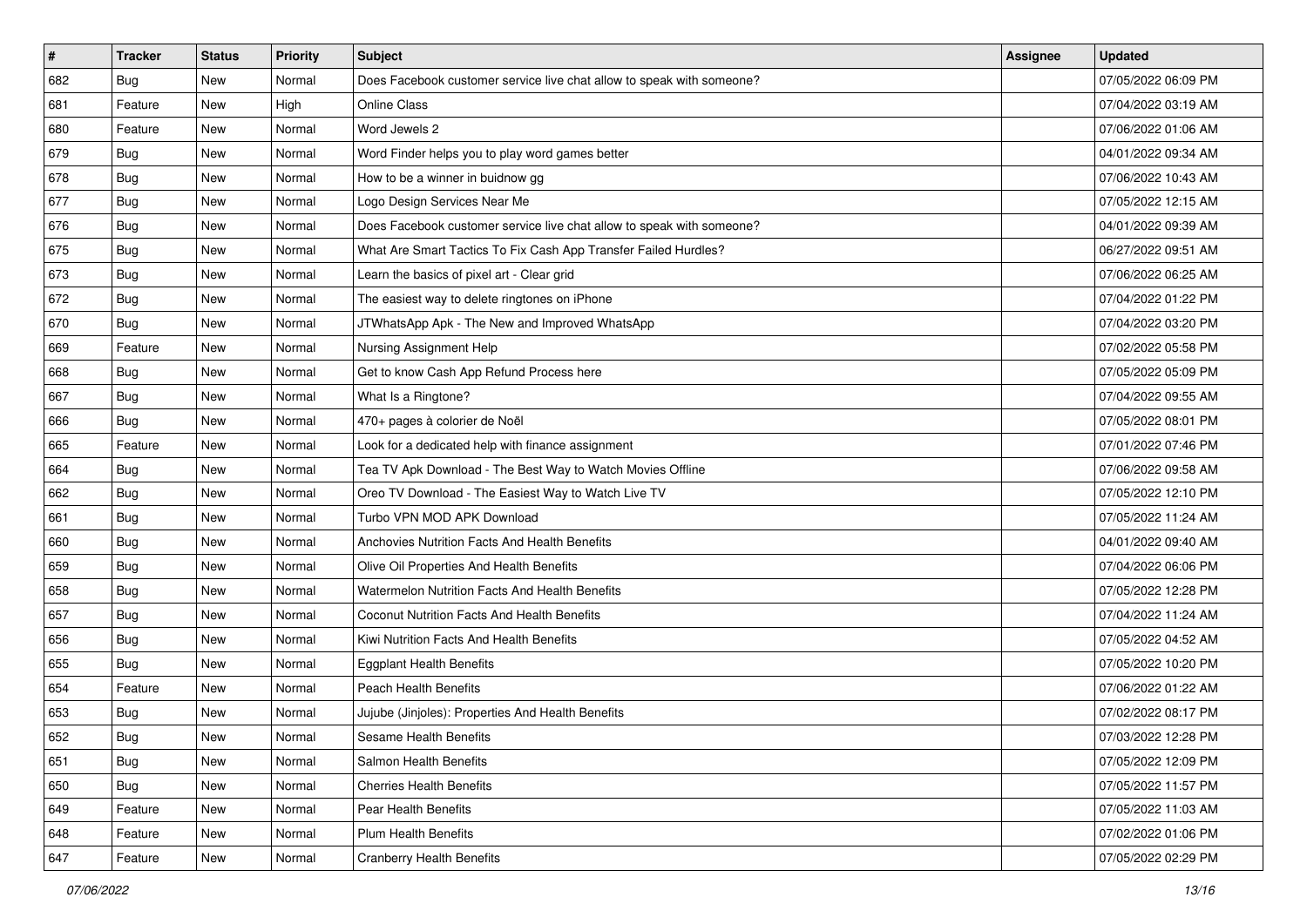| $\sharp$ | <b>Tracker</b> | <b>Status</b> | <b>Priority</b> | Subject                                                                          | <b>Assignee</b> | <b>Updated</b>      |
|----------|----------------|---------------|-----------------|----------------------------------------------------------------------------------|-----------------|---------------------|
| 646      | Feature        | New           | Normal          | Collaborative Research Group                                                     |                 | 06/29/2022 09:46 AM |
| 645      | <b>Bug</b>     | New           | Normal          | thong tin chinh xac nhat hom nay                                                 |                 | 07/05/2022 06:06 AM |
| 644      | Bug            | New           | Normal          | <b>TeaTV App Review</b>                                                          |                 | 07/06/2022 03:32 AM |
| 643      | <b>Bug</b>     | New           | Normal          | Oreo TV Apk Download                                                             |                 | 07/06/2022 09:43 AM |
| 642      | Bug            | New           | Normal          | thong tin thoi tiet ngay hom nay                                                 |                 | 07/04/2022 12:09 AM |
| 641      | <b>Bug</b>     | New           | Normal          | Get Best Economics Dissertation Writing Service                                  |                 | 06/25/2022 10:04 AM |
| 640      | Bug            | New           | Normal          | play game with me                                                                |                 | 07/03/2022 03:41 PM |
| 639      | <b>Bug</b>     | New           | Normal          | thong tin chinh xac                                                              |                 | 07/04/2022 03:54 AM |
| 638      | Bug            | New           | Normal          | Run 3 game                                                                       |                 | 07/04/2022 09:49 PM |
| 637      | Feature        | New           | Normal          | Why do the Outlook rules not work in my account?                                 |                 | 07/02/2022 06:55 AM |
| 636      | <b>Bug</b>     | New           | Normal          | What is the most popular furniture color?                                        |                 | 07/04/2022 08:31 PM |
| 635      | <b>Bug</b>     | New           | Normal          | Buy Steroids Online with OurMedicnes.com   Best Quality Steroids                 |                 | 07/05/2022 09:51 PM |
| 634      | Bug            | New           | Normal          | Buy Vidalista Tablets (Tadalafil) at [\$25 OFF + Free Shipping] Vidalistatablets |                 | 07/04/2022 02:31 AM |
| 633      | Bug            | New           | Normal          | How i can i solve my issue                                                       |                 | 04/01/2022 09:38 AM |
| 632      | Bug            | New           | Normal          | CheapestMedsShop   100% Safe Medicines Online in UK & AUS.                       |                 | 07/06/2022 03:10 AM |
| 631      | Bug            | New           | Normal          | How Can I Load Cash App Card at Walmart straight away?                           |                 | 07/05/2022 04:34 AM |
| 630      | <b>Bug</b>     | New           | Normal          | How Can I Load Cash App Card at Walmart straight away?                           |                 | 06/26/2022 12:04 AM |
| 629      | Bug            | New           | Normal          | How Can I Load Cash App Card at Walmart straight away?                           |                 | 07/03/2022 11:06 PM |
| 628      | Bug            | New           | Normal          | CV reviewing services!                                                           |                 | 07/04/2022 11:33 PM |
| 627      | Bug            | New           | Normal          | <b>HELO</b>                                                                      |                 | 07/04/2022 04:25 AM |
| 625      | Bug            | New           | Normal          | The best free online driving directions tool                                     |                 | 04/01/2022 09:28 AM |
| 624      | Bug            | New           | Normal          | Use go with the Driving Directions for your go                                   |                 | 07/03/2022 10:13 AM |
| 623      | Bug            | New           | Normal          | Listen to online radio stations for mobile phones                                |                 | 07/03/2022 09:22 PM |
| 622      | <b>Bug</b>     | New           | Normal          | CheapestMedsShop   100% Safe Medicines Online in UK & AUS.                       |                 | 07/06/2022 10:21 AM |
| 621      | Bug            | New           | Normal          | Buy All Modafinil & Armodafinil Tablets @Buy Modafinil US                        |                 | 07/03/2022 06:05 AM |
| 620      | Bug            | New           | Normal          | Viagra Meds: Fastest & Quick Delivery On Your Doorstep - USA                     |                 | 07/05/2022 01:45 AM |
| 619      | <b>Bug</b>     | New           | Normal          | Online Trusted Medicine Store in US for Health - Genericmedsupply                |                 | 07/05/2022 05:11 AM |
| 618      | Bug            | New           | Normal          | Buy Steroids Online with OurMedicnes.com   Best Quality Steroids                 |                 | 07/04/2022 12:08 PM |
| 617      | Bug            | New           | Normal          | Buy Vidalista Tablets (Tadalafil) at [\$25 OFF + Free Shipping] Vidalistatablets |                 | 07/06/2022 04:44 AM |
| 616      | Bug            | New           | Normal          | Buy Anavar Tablets   Anavar For Sale in USA, UK & Australia                      |                 | 07/03/2022 10:14 PM |
| 615      | <b>Bug</b>     | New           | Normal          | CheapestMedsShop   100% Safe Medicines Online in USA UK & AUS.                   |                 | 07/05/2022 09:58 AM |
| 614      | Bug            | New           | Normal          | Como baixar o MOD APK no celular                                                 |                 | 07/05/2022 04:08 AM |
| 613      | <b>Bug</b>     | New           | Normal          | Buy Aspadol 100mg Tab Online in US, UK, AU   Erospharmacy                        |                 | 07/05/2022 07:31 AM |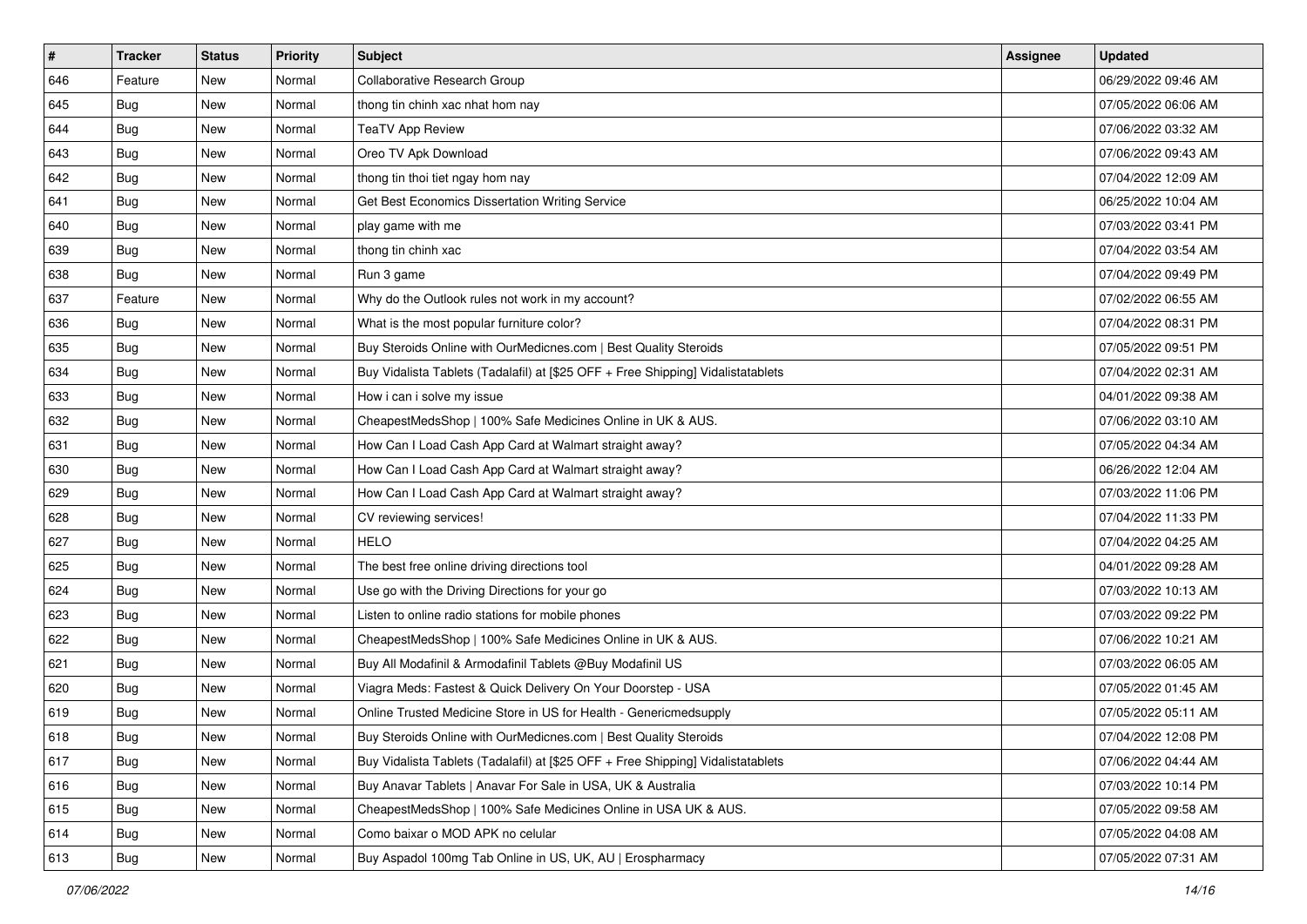| #   | <b>Tracker</b> | <b>Status</b> | <b>Priority</b> | <b>Subject</b>                                                                                                                                                                                                                                                        | <b>Assignee</b> | <b>Updated</b>      |
|-----|----------------|---------------|-----------------|-----------------------------------------------------------------------------------------------------------------------------------------------------------------------------------------------------------------------------------------------------------------------|-----------------|---------------------|
| 612 | <b>Bug</b>     | New           | Normal          | Luxury Slingshot Rental                                                                                                                                                                                                                                               |                 | 07/04/2022 12:31 AM |
| 611 | Feature        | New           | Normal          | Buy All Modafinil & Armodafinil Tablets @Buy Modafinil US                                                                                                                                                                                                             |                 | 07/04/2022 03:51 PM |
| 610 | Feature        | New           | Normal          | CheapestMedsShop 100% Safe Medicines Online in USA UK & AUS.                                                                                                                                                                                                          |                 | 07/04/2022 06:12 PM |
| 609 | <b>Bug</b>     | New           | High            | Online Trusted Medicine Store in US for Health - Genericmedsupply                                                                                                                                                                                                     |                 | 07/05/2022 06:05 PM |
| 608 | Feature        | New           | Normal          | How To Do Hotmail Password Reset Without Phone Number?                                                                                                                                                                                                                |                 | 06/28/2022 07:39 AM |
| 607 | Bug            | New           | Normal          | Vex 5                                                                                                                                                                                                                                                                 |                 | 06/27/2022 11:24 PM |
| 605 | Feature        | New           | Normal          | What will the future of logo design be like?                                                                                                                                                                                                                          |                 | 07/04/2022 04:20 AM |
| 604 | Bug            | <b>New</b>    | Normal          | Idle Game Online                                                                                                                                                                                                                                                      |                 | 07/03/2022 01:49 PM |
| 603 | Bug            | New           | Normal          | Premiere gratuito da lista de IPTV                                                                                                                                                                                                                                    |                 | 07/04/2022 01:09 AM |
| 600 | Bug            | <b>New</b>    | Normal          | Play Store Pro                                                                                                                                                                                                                                                        |                 | 07/05/2022 09:29 PM |
| 599 | Bug            | New           | Normal          | Do you know how to delete cash app account from your computer?                                                                                                                                                                                                        |                 | 07/04/2022 09:12 AM |
| 598 | Bug            | <b>New</b>    | Normal          | Universo s / f Download                                                                                                                                                                                                                                               |                 | 07/05/2022 04:13 AM |
| 597 | Bug            | New           | Normal          | Universo s / f Download                                                                                                                                                                                                                                               |                 | 07/06/2022 09:28 AM |
| 596 | <b>Bug</b>     | New           | Normal          | Kids Games                                                                                                                                                                                                                                                            |                 | 06/27/2022 04:08 AM |
| 595 | <b>Bug</b>     | <b>New</b>    | Normal          | RFM Online - une révolution dans la gestion de l'identité numérique                                                                                                                                                                                                   |                 | 07/04/2022 08:30 AM |
| 594 | Feature        | New           | Normal          | How does research proposal help online make it easy for me?                                                                                                                                                                                                           |                 | 07/05/2022 12:20 PM |
| 593 | <b>Bug</b>     | New           | Normal          | Eiffel Spark Ultimate C2 SN series is a fully synthetic range of advanced performance engine oils blended in high<br>performance fully synthetic (PAO - polyalphaolefin) basestocks fortified with advanced technology additive system,<br>specifically formulated to |                 | 07/05/2022 01:19 AM |
| 592 | <b>Bug</b>     | <b>New</b>    | Normal          | Deezer Premium APK - Baixe músicas de qualquer lugar do mundo de graça                                                                                                                                                                                                |                 | 07/04/2022 10:43 AM |
| 591 | Bug            | New           | Normal          | How To Find Facebook Modifications For Your Spotify Premium Apk?                                                                                                                                                                                                      |                 | 07/05/2022 03:13 PM |
| 590 | Bug            | New           | Normal          | Follow proper initiatives to check my cash app card balance:                                                                                                                                                                                                          |                 | 07/03/2022 11:23 PM |
| 589 | Bug            | <b>New</b>    | Normal          | How can I get the cash app phone number of customer support?                                                                                                                                                                                                          |                 | 06/30/2022 12:20 AM |
| 588 | <b>Bug</b>     | New           | Normal          | YouTube Vanced Apk Manager App - Como instalá-lo                                                                                                                                                                                                                      |                 | 06/28/2022 10:56 PM |
| 587 | Bug            | <b>New</b>    | Normal          | Why Picsart Pro Offers Great Features                                                                                                                                                                                                                                 |                 | 07/05/2022 02:12 AM |
| 586 | <b>Bug</b>     | New           | Normal          | Best Modifications For Your Mobile Phone                                                                                                                                                                                                                              |                 | 07/05/2022 04:56 PM |
| 585 | <b>Bug</b>     | New           | Normal          | What is cash app help number?                                                                                                                                                                                                                                         |                 | 07/06/2022 03:14 AM |
| 584 | Bug            | New           | Normal          | Want the cash app customer service number to check balance?                                                                                                                                                                                                           |                 | 07/02/2022 07:36 PM |
| 583 | Bug            | New           | High            | Need the Cash app customer service phone number?                                                                                                                                                                                                                      |                 | 07/03/2022 10:09 PM |
| 581 | <b>Bug</b>     | New           | Normal          | E-Learning Course Help                                                                                                                                                                                                                                                |                 | 07/04/2022 09:23 AM |
| 577 | <b>Bug</b>     | New           | Normal          | Follow these easy steps to make Admiral Casino Login                                                                                                                                                                                                                  |                 | 07/05/2022 11:31 AM |
| 576 | <b>Bug</b>     | New           | Normal          | So laden Sie ein Instagram-Bild herunter                                                                                                                                                                                                                              |                 | 06/30/2022 06:17 PM |
| 574 | <b>Bug</b>     | New           | Normal          | How to fix the Epson printer offline issue due to a wired connection?                                                                                                                                                                                                 |                 | 07/05/2022 02:39 PM |
| 573 | Bug            | New           | Normal          | Experimente lo mejor en la aplicación Apk de juegos gratis                                                                                                                                                                                                            |                 | 07/05/2022 08:47 PM |